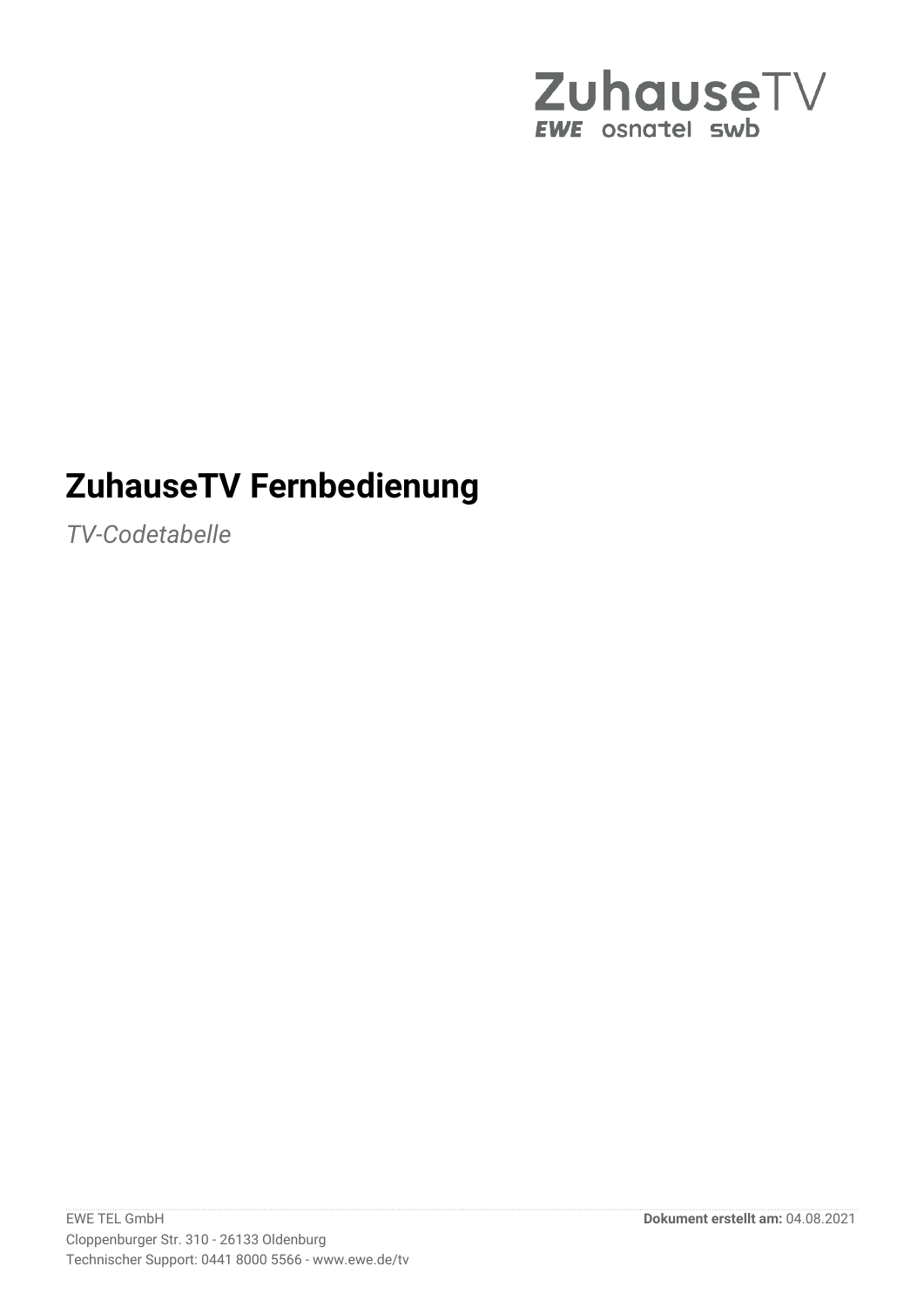## **A**

| <b>Marke</b>              | <b>TV-Code</b>                                     |
|---------------------------|----------------------------------------------------|
| Accent                    | 301<br>231 211 022<br>010                          |
| Accuphase                 | 231                                                |
| Acer                      | 735 589 205                                        |
| <b>Acoustic Solutions</b> | 251<br>142 115 113                                 |
| Action                    | 317 200 175<br>022<br>005                          |
| Acura                     | 487 486                                            |
| Adcom                     | 224                                                |
| Adler                     | 675<br>659                                         |
| Admiral                   | 477 381 318 187<br>088<br>052<br>046<br>022<br>005 |
| Advent                    | 800                                                |
| Adventura                 | 030                                                |
| Adyson                    | 384<br>325 324 200<br>180<br>005                   |
| Aea                       | 231 211<br>030                                     |
| Aeg                       | 299<br>309 295<br>030                              |
| Agashi                    | 325 324 318                                        |
| Agath                     | 802<br>801                                         |
| Agb                       | 180                                                |
| Agef                      | 187                                                |
| Aiko                      | 325 322 318 301<br>231<br>228<br>010               |
| Aim                       | 312 309 239 231<br>211<br>010                      |
| Airis                     | 874<br>848 847 846<br>803                          |
| Aiwa                      | 738 737 736 551<br>340 177 173                     |

| <b>Marke</b>   | <b>TV-Code</b>                        |
|----------------|---------------------------------------|
| Akai           | 551<br>084<br>072<br>364              |
|                | 639<br>603<br>508<br>666              |
|                | 501 328<br>325<br>323                 |
|                | 318 312 309<br>301                    |
|                | 296 247 228<br>200<br>198 197 193 180 |
|                | 117<br>102 <sub>1</sub><br>100<br>010 |
| Akashi         | 301                                   |
| Akiba          | 231<br>211 197 010                    |
| Akira          | 470                                   |
| Akito          | 010<br>231<br>211                     |
| Akura          | 541<br>318<br>301 296                 |
|                | 231<br>211<br>197<br>022              |
|                | 010<br>005                            |
| Alaron         | 324                                   |
| Alba           | 568<br>366 328<br>324                 |
|                | 301 296 198 197                       |
|                | 194<br>122<br>180 134                 |
|                | 119<br>092<br>052<br>010              |
| <b>Albiral</b> | 135                                   |
| Alden          | 849                                   |
| Alfa           | 005                                   |
| Alien          | 010                                   |
| Allorgan       | 325<br>206<br>180<br>156              |
| Allstar        | 231<br>211<br>010<br>005              |
| Allview        | 825                                   |
| Alpha          | 892<br>659<br>850                     |
| Alpha Digital  | 876<br>875                            |
| Alphatronics   | 851                                   |
| Altek          | 804                                   |
| Altius         | 639                                   |
| Altus          | 625                                   |
| Ambassador     | 390<br>030                            |
| American High  | 317                                   |
| Amitech        | 805                                   |
| Amoi           | 544                                   |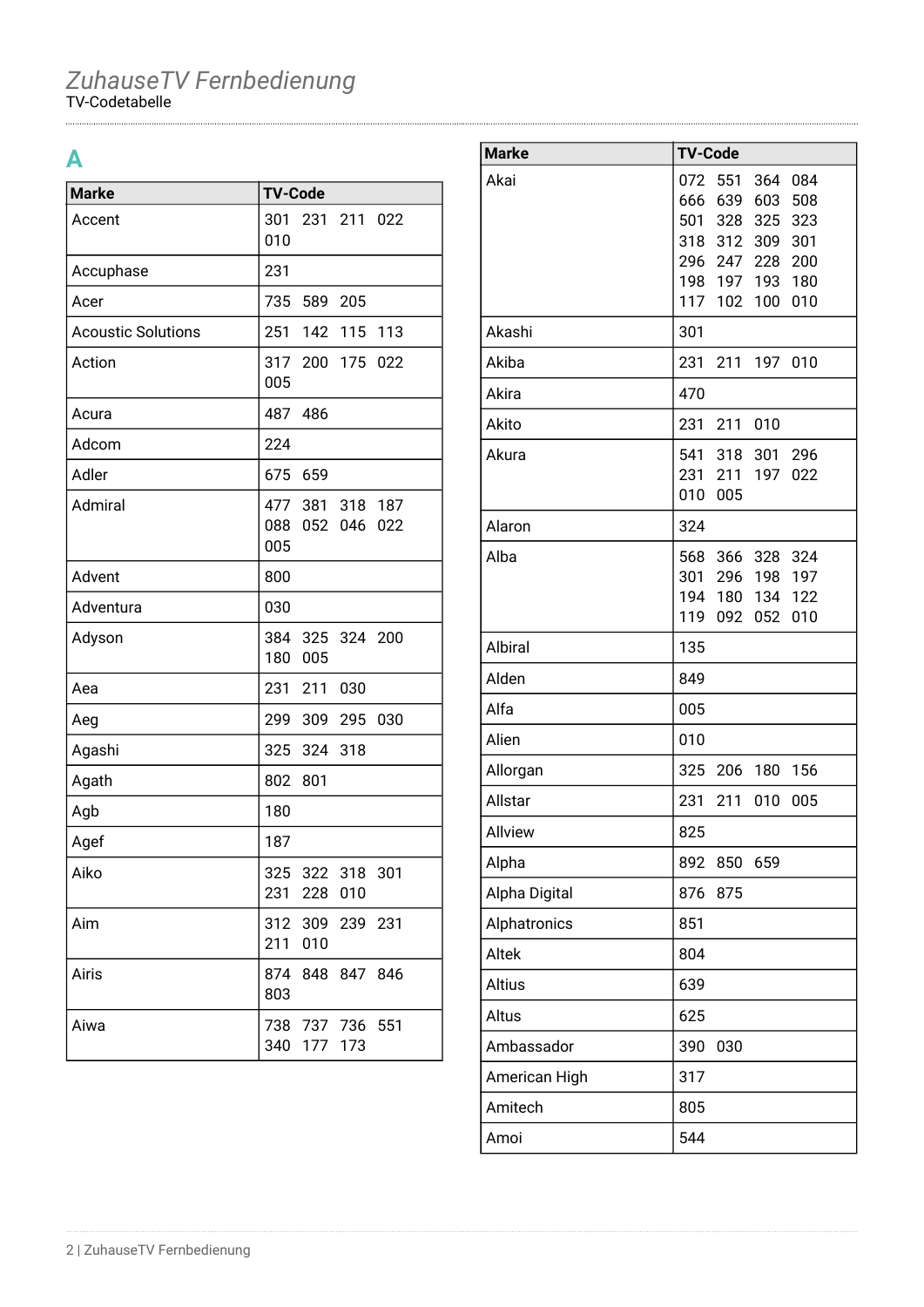| <b>Marke</b>         | <b>TV-Code</b> |             |                 |                 |
|----------------------|----------------|-------------|-----------------|-----------------|
|                      |                |             |                 |                 |
| Amplivision          | 325            | 180 092     |                 |                 |
| Amstrad              |                |             | 318 301 231 211 |                 |
|                      |                |             | 199 144 102 075 |                 |
|                      |                | 022 010     |                 |                 |
| <b>Anam National</b> |                |             | 301 231 211 188 |                 |
|                      | 010            |             |                 |                 |
| Andersson            | 295            |             |                 |                 |
| Anga                 | 390            | 030         |                 |                 |
| Anglo                | 318            | 301         | 022             |                 |
| Anitech              |                |             | 384 318 301 231 |                 |
|                      |                |             | 213 200 197 086 |                 |
|                      | 010            |             |                 |                 |
| Ansonic              |                |             | 301 231 216 213 |                 |
|                      |                | 211 205     | 092             | 052             |
|                      | 022            | 010         |                 |                 |
| Antarion             | 051            |             |                 |                 |
| Aoc                  |                |             | 352 820 819 329 |                 |
|                      | 250            | 200         | 005             |                 |
| Ar System            |                | 387 231 211 |                 | 140             |
| Arc En Ciel          | 221            |             | 217 196 175     |                 |
|                      | 171            | 165         | 164             |                 |
| Arcam                | 325            |             | 324 217         | 180             |
| <b>Arcelik</b>       | 625            |             |                 |                 |
| Arcon                | 295            |             |                 |                 |
| Arctic               | 625            |             |                 |                 |
| Ardem                | 296            |             | 231 211 010     |                 |
| Arena                | 328            | 010         |                 |                 |
| Arielli              | 659            | 637         |                 |                 |
| Aristona             | 231            |             |                 | 211 205 010 005 |
| Arstil               | 625            |             |                 |                 |
| Art Tech             | 005            |             |                 |                 |
| Artel                | 508            |             |                 |                 |
| Arthur-Martin        | 062            |             | 052 050         |                 |
| Asa                  | 381            |             | 246 187 186     |                 |
|                      | 109            |             | 108 085         | 052             |

| <b>Marke</b> | <b>TV-Code</b>                                               |
|--------------|--------------------------------------------------------------|
| Asberg       | 231 213 211 123<br>010 005<br>086                            |
| Asora        | 301 022                                                      |
| Aston        | 353                                                          |
| Astra        | 231 211 022 010                                              |
| Astrell      | 414                                                          |
| Asuka        | 325 324 318 197<br>180                                       |
| Atashii      | 551                                                          |
| Atd          | 239                                                          |
| Atec         | 806                                                          |
| Atlantic     | 324 261 231 211<br>156 010 005                               |
| Atori        | 301 022                                                      |
| Atoro        | 022                                                          |
| Auchan       | 062 052 050                                                  |
| Audiosonic   | 666 325 318 301<br>296 279 231 216<br>197 180 171 092<br>010 |
| Audioton     | 325 318 180 092<br>022                                       |
| Audiovox     | 005                                                          |
| Audioworld   | 239                                                          |
| Aumark       | 317                                                          |
| Autovox      | 381<br>325 206 187<br>184<br>180 156<br>079<br>010           |
| Avtex        | 077                                                          |
| Awa          | 342 325 318<br>309<br>301 299 210<br>202<br>014              |
| Axen         | 852                                                          |
| Axitronic    | 412                                                          |
| Axxent       | 301                                                          |
| Axxon        | 296                                                          |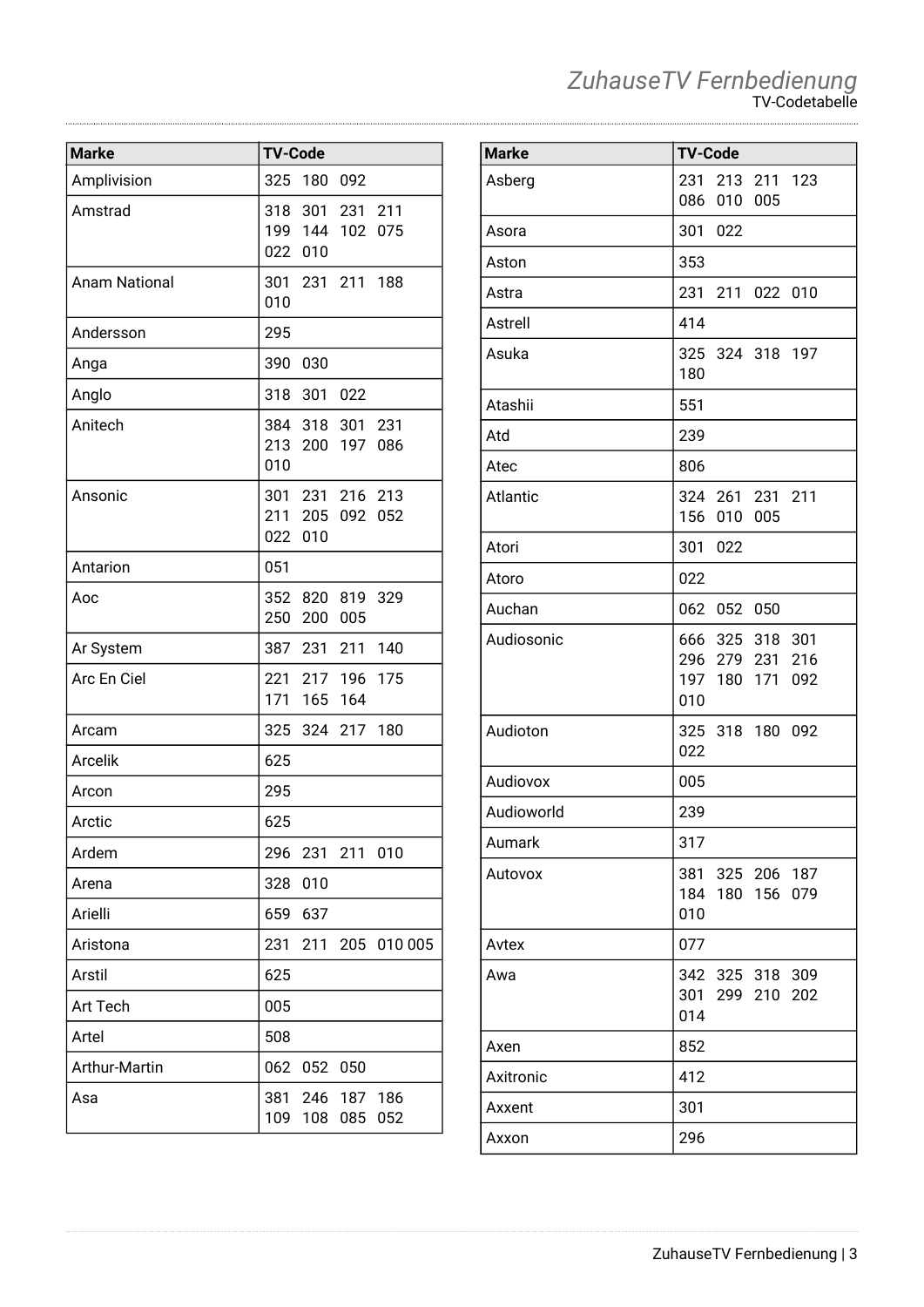### **B**

| <b>Marke</b>             | <b>TV-Code</b> |                                                       |     |         |
|--------------------------|----------------|-------------------------------------------------------|-----|---------|
| <b>Baird</b>             | 168            | 325 312 309 171                                       |     |         |
| Bang & Olufsen           | 155            | 426 381 187 186                                       |     |         |
| Barco                    | 052            |                                                       |     |         |
| <b>Basic Line</b>        |                | 325 301 216 197<br>052 010                            |     |         |
| <b>Bastide</b>           |                | 325 180                                               |     |         |
| Bauer                    |                | 318 301 239 102                                       |     |         |
| Bauhn                    | 639            |                                                       |     |         |
| Baur                     | 010            | 322 301 231 228<br>225 222 211 108<br>102 101 079 032 |     |         |
| Bazin                    | 325            |                                                       |     |         |
| Bbk                      |                | 741 724 451 299<br>267 266 265 264                    |     |         |
| <b>Beaumark</b>          | 247            |                                                       |     |         |
| Bec                      |                | 180 005                                               |     |         |
| <b>Becrese</b>           | 030            | 200 193 175 108<br>005                                |     |         |
| <b>Beko</b>              | 010            | 625 666 309 296<br>279 172 107 092                    |     |         |
| <b>Bell &amp; Howell</b> | 005            |                                                       |     |         |
| Belson                   | 319            |                                                       |     |         |
| <b>Belstar</b>           | 010            |                                                       |     |         |
| Benchmark-Beaumark       | 317            | 200                                                   | 022 | 005     |
| Benq                     | 515            | 157                                                   | 099 |         |
| Beon                     | 231<br>005     | 211                                                   |     | 123 010 |
| <b>Berlin</b>            | 625            |                                                       |     |         |
| <b>Best</b>              | 092            |                                                       |     |         |
| <b>Best Buy</b>          | 854            | 853                                                   | 253 |         |

| <b>Marke</b>         | <b>TV-Code</b>                                                                                     |
|----------------------|----------------------------------------------------------------------------------------------------|
| <b>Bestar</b>        | 231<br>216<br>211 092<br>050<br>010<br>005                                                         |
| Bestar-Daewoo        | 216                                                                                                |
| Bexa                 | 362                                                                                                |
| Bigston              | 022                                                                                                |
| <b>Binatone</b>      | 325                                                                                                |
| <b>Black Diamond</b> | 295<br>231 010                                                                                     |
| <b>Black Panther</b> | 213                                                                                                |
| Blackstripe          | 317<br>193<br>108                                                                                  |
| Blauberg             | 551                                                                                                |
| Blaupunkt            | 198<br>366 311 228<br>197 106<br>102 <sub>1</sub><br>101<br>100<br>067<br>098                      |
| Blomberg             | 625                                                                                                |
| Bloom                | 010                                                                                                |
| <b>Blu:Sens</b>      | 244                                                                                                |
| Blue                 | 508                                                                                                |
| <b>Blue Sky</b>      | 541 319 296 279<br>231<br>211<br>197<br>010<br>005                                                 |
| <b>Bogo</b>          | 637                                                                                                |
| <b>Bolva</b>         | 568                                                                                                |
| <b>Bondstec</b>      | 301<br>325<br>206<br>184                                                                           |
| <b>Bose</b>          | 496                                                                                                |
| <b>Bpl</b>           | 282<br>231<br>211<br>010                                                                           |
| <b>Brandt</b>        | 639<br>329<br>224<br>788<br>196<br>221<br>219<br>217<br>175 165<br>164<br>158<br>147<br>145<br>146 |
| <b>Braun</b>         | 268                                                                                                |
| <b>Brendstar</b>     | 022                                                                                                |
| Brigmton             | 679<br>253                                                                                         |
| <b>Brimax</b>        | 541                                                                                                |
| <b>Brinkmann</b>     | 231 211 123 010<br>005                                                                             |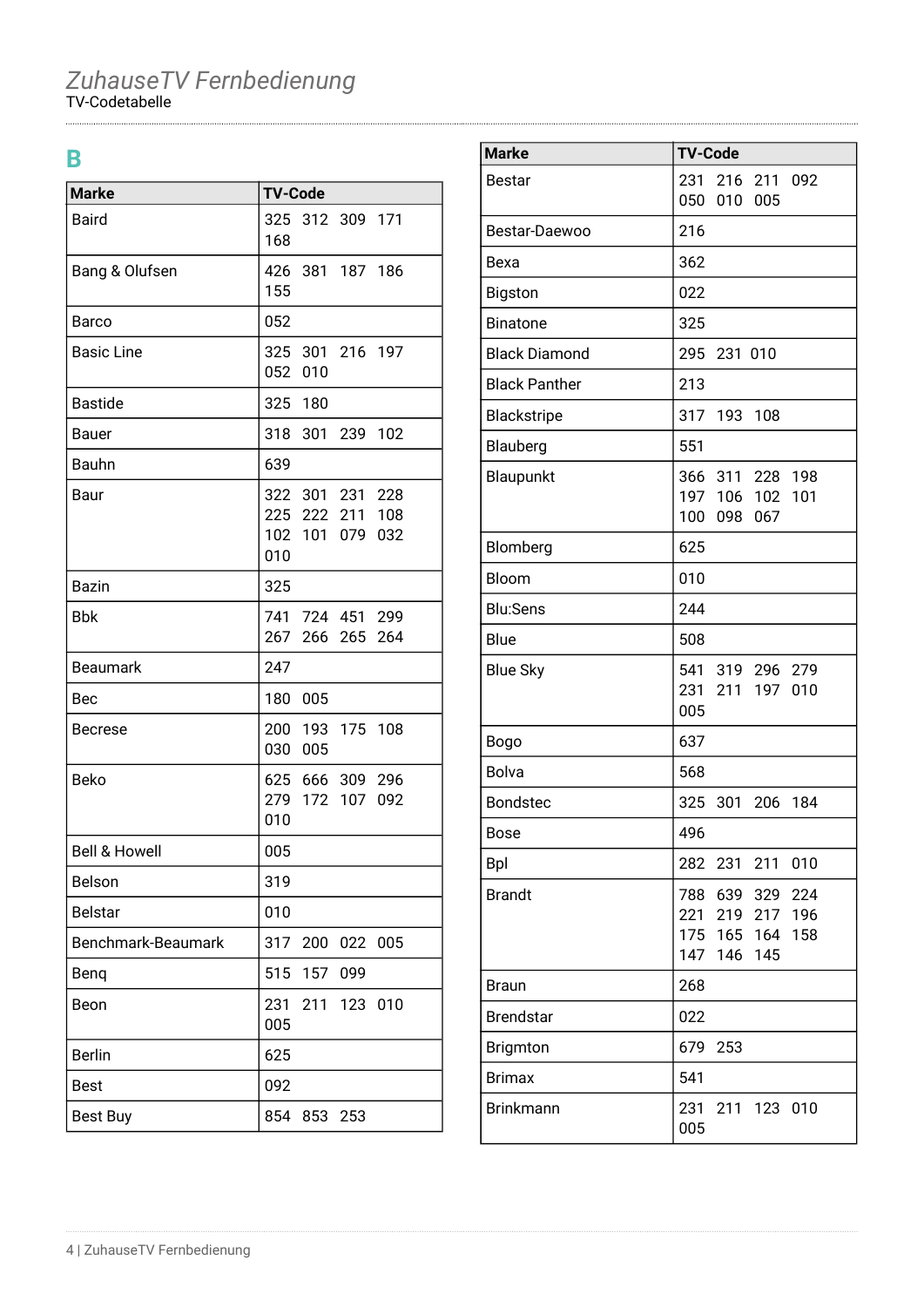| <b>Marke</b>     | <b>TV-Code</b>                                                                                                                         |
|------------------|----------------------------------------------------------------------------------------------------------------------------------------|
| <b>Brionvega</b> | 295 231 211 187<br>075<br>010<br>005                                                                                                   |
| Briorryega       | 381<br>005                                                                                                                             |
| <b>Britannia</b> | 325 324                                                                                                                                |
| <b>Brockwood</b> | 390<br>200 193 030                                                                                                                     |
| <b>Broksonic</b> | 200 193 030                                                                                                                            |
| <b>Brother</b>   | 318                                                                                                                                    |
| <b>Bruns</b>     | 381<br>- 187                                                                                                                           |
| Bsr              | 322 206 052 050<br>015                                                                                                                 |
| <b>Btc</b>       | 197                                                                                                                                    |
| Bush             | 603<br>352 328 666<br>500<br>385 325<br>322<br>318 312 301<br>296<br>239 231 216<br>207<br>198 197 194 180<br>134<br>095<br>068<br>010 |

# **C**

| <b>Marke</b> | <b>TV-Code</b>               |
|--------------|------------------------------|
| Cameron      | 257<br>254 253               |
| Cample       | 390 200 193 030              |
| Canal        | 416                          |
| Canca        | 893                          |
| Candle       | 200                          |
| Capehart     | 200 193 005                  |
| Capsonic     | 318                          |
| Carad        | 211<br>231<br>010            |
| Carena       | 231<br>211<br>010            |
| Carrefour    | 231 211<br>194 010<br>005    |
| Carver       | 311<br>005                   |
| Cascade      | 301<br>231<br>211<br>010     |
| Casio        | 231 211<br>079<br>052<br>010 |
| Cathay       | 231<br>010<br>211<br>005     |

#### *ZuhauseTV Fernbedienung* TV-Codetabelle

| <b>Marke</b>        | <b>TV-Code</b>                                                                               |
|---------------------|----------------------------------------------------------------------------------------------|
| Cce                 | 325<br>231 211 010                                                                           |
| Cci                 | 103                                                                                          |
| Celcus              | 328                                                                                          |
| Cello               | 467 632 463                                                                                  |
| Centurion           | 474 231 211 010<br>005                                                                       |
| Century             | 381 229 187 185<br>184                                                                       |
| Cetomer             | 424                                                                                          |
| Cge                 | 217 185 184 123<br>092<br>056<br>052<br>086<br>022                                           |
| Cgm                 | 197 022                                                                                      |
| Cgv                 | 410                                                                                          |
| Changhong           | 828 683<br>680 508<br>273 238<br>001<br>033<br>681 005                                       |
| Chiq                | 508                                                                                          |
| Cie                 | 216<br>102 022                                                                               |
| Cihan               | 005                                                                                          |
| Cimline             | 301<br>198<br>022                                                                            |
| Cinex               | 005                                                                                          |
| <b>Circuit City</b> | 390<br>030<br>200<br>193                                                                     |
| Citizen             | 317<br>200<br>005                                                                            |
| City                | 301<br>022                                                                                   |
| Clairtone           | 328                                                                                          |
| Clarivox            | 231<br>213 211<br>184<br>182<br>126<br>010                                                   |
| Class Hd            | 743                                                                                          |
| Clatronic           | 318<br>309<br>301<br>325<br>296 231<br>213<br>197<br>185 184 180<br>092<br>086<br>050<br>010 |
| Clayton             | 209<br>328                                                                                   |
| Cme                 | 078                                                                                          |
| Cms                 | 324                                                                                          |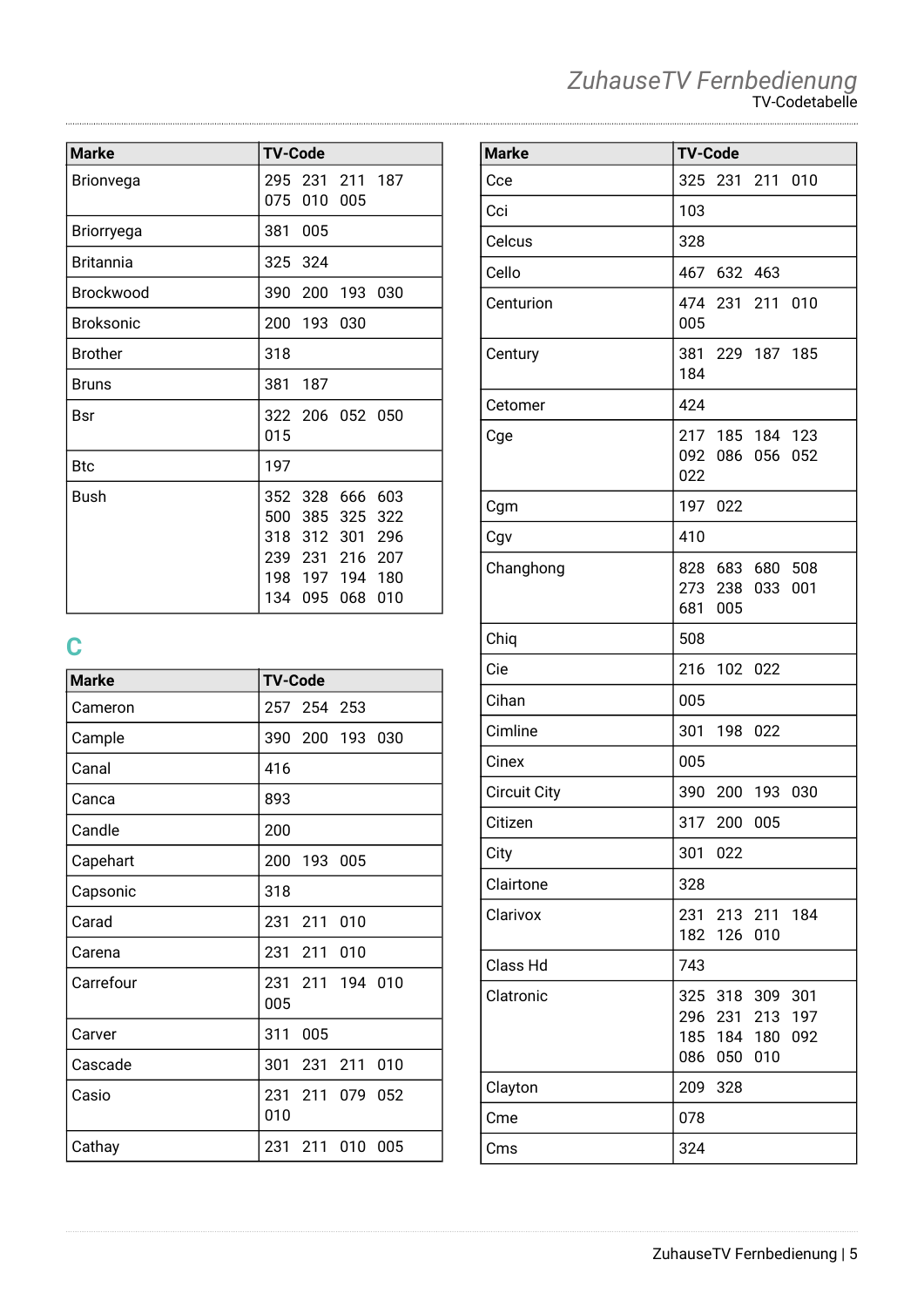| <b>Marke</b>              | <b>TV-Code</b>                                                            |
|---------------------------|---------------------------------------------------------------------------|
| Cms Hightec               | 325                                                                       |
| Cmx                       | 807<br>622                                                                |
| Coby                      | 431                                                                       |
| Colortyme                 | 317<br>005                                                                |
| Colossus                  | 637                                                                       |
| Comgenius                 | 527                                                                       |
| Computron                 | 022                                                                       |
| Concorde                  | 301<br>022                                                                |
| Condor                    | 324 318 301 231<br>213 184 092<br>052<br>010                              |
| Conia                     | 808                                                                       |
| Conic                     | 200<br>193<br>005                                                         |
| Conrac                    | 133                                                                       |
| Conrad                    | 231<br>211<br>010                                                         |
| Contec                    | 324 318 301 231<br>210<br>197 194<br>010                                  |
| <b>Continental Edison</b> | 217 196<br>175<br>221<br>165 164 146<br>145<br>025                        |
| Coocaa                    | 622                                                                       |
| Corfug                    | 358                                                                       |
| Coronado                  | 200                                                                       |
| Cosmel                    | 301<br>231 211 022<br>010                                                 |
| Craig                     | 457<br>005                                                                |
| Crosley                   | 381<br>193 187 185<br>184<br>086<br>057                                   |
| Crosswood                 | 010                                                                       |
| Crown                     | 312<br>310<br>309<br>301<br>296<br>279<br>200<br>092<br>086<br>010<br>050 |
| Crystal                   | 005<br>001                                                                |
| Cs Electronics            | 324                                                                       |
| Ctc                       | 184                                                                       |

| <b>Marke</b>    | <b>TV-Code</b>         |
|-----------------|------------------------|
| l Ctc Clatronic | 123                    |
| l Curtis Mathes | 317 200 193 046<br>005 |
| Cybertron       | 180                    |

### **D**

| <b>Marke</b>       | <b>TV-Code</b>                                                                                        |
|--------------------|-------------------------------------------------------------------------------------------------------|
| Daenyx             | 501                                                                                                   |
| Daewoo             | 325<br>296<br>239<br>301<br>231<br>216<br>200<br>180<br>141<br>132<br>023<br>136<br>021<br>019<br>010 |
| Daewoo Electronics | 167<br>128                                                                                            |
| Daichi             | 022                                                                                                   |
| Dainichi           | 324<br>197                                                                                            |
| Dansai             | 324 318<br>325<br>312<br>301<br>211<br>200<br>231<br>194<br>010                                       |
| Dantax             | 309<br>296 279 092                                                                                    |
| Darling            | 452                                                                                                   |
| Datsura            | 312                                                                                                   |
| Dawa               | 301<br>231 211 010<br>005                                                                             |
| Daytek             | 318<br>239                                                                                            |
| Daytron            | 211<br>301<br>231<br>216<br>200<br>108<br>022<br>010                                                  |
| Dce                | 010                                                                                                   |
| De Graaf           | 323<br>312<br>052                                                                                     |
| Dec                | 603                                                                                                   |
| Decca              | 325<br>231<br>211<br>210<br>192<br>180<br>124<br>133<br>010<br>005                                    |
| Deitron            | 231<br>216 211                                                                                        |
| Delton             | 010                                                                                                   |
| Denko              | 318                                                                                                   |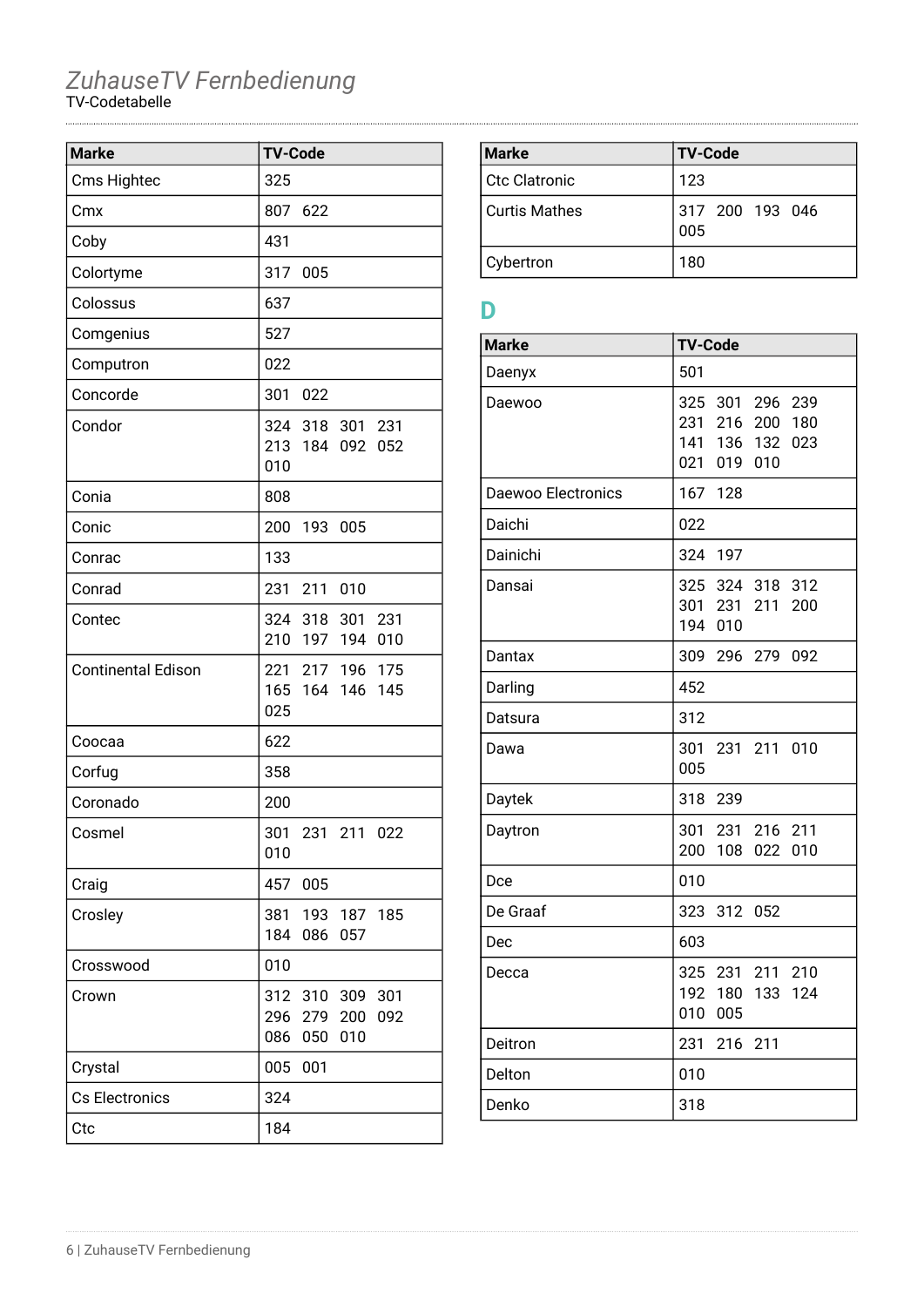| <b>Marke</b>  | <b>TV-Code</b> |            |                    |     |
|---------------|----------------|------------|--------------------|-----|
| Denver        | 877            | 864        | 863                | 541 |
|               | 523<br>211     | 320<br>022 | 309<br>010         | 231 |
| Desmet        |                | 301 231    | 211                | 187 |
|               |                | 022 010    | 005                |     |
| Dexp          | 783            | 624        | 508                |     |
| Dgm           | 329            |            |                    |     |
| Dgtec         | 898            |            |                    |     |
| Diamant       | 231            | 211        | 010                |     |
| Diamond       | 324<br>022     |            | 318 301            | 239 |
| <b>Diboss</b> | 231            | 211        |                    |     |
| Dick Smith    | 366            | 299        |                    |     |
| Digihome      | 328            | 010        |                    |     |
| Digiline      | 231            | 211        | 010                |     |
| Digilogic     | 328            | 010        |                    |     |
| Digimate      | 809            | 498        |                    |     |
| Digiquest     | 897            | 637        | 328                |     |
| Digistar      | 513            |            |                    |     |
| Digital       | 273            | 005        |                    |     |
| Digitalbox    | 474            |            |                    |     |
| Digitor       | 322            | 236 231    |                    | 211 |
| Dik           | 231            | 211        | 010                |     |
| Dikom         | 810            |            |                    |     |
| Disney        | 811            |            |                    |     |
| Distar        | 256            |            |                    |     |
| Dixi          | 325<br>187     | 022        | 301 231 211<br>010 | 005 |
| DI            | 603            | 320        |                    |     |
| Dmtech        | 623            | 010        | 328                |     |
| Doric         | 081            | 079        |                    |     |
| Dsc           | 299            |            |                    |     |
| Dse           | 428<br>238     | 299<br>237 | 242 241<br>014     |     |

| <b>Marke</b> | <b>TV-Code</b>                                               |
|--------------|--------------------------------------------------------------|
| Dual         | 525 348 328 325<br>301 261 217 197<br>180 168 090 079<br>010 |
| Duinamai     | 355                                                          |
| Dumont       | 381 325 246 213<br>200 193 187 180<br>135 030                |
| Dunai        | 052                                                          |
| Durabrand    | 010                                                          |
| Dux          | 231 211 205 010                                              |
| Dvico        | 361                                                          |
| D-Vision     | 231 211 010                                                  |
| Dynamic      | 022                                                          |
| Dynatech     | 390 200 193 180<br>030                                       |
| Dynatron     | 231 211<br>205<br>010                                        |
| Dynex        | 610 609 608<br>606<br>604 603 602<br>601<br>600 451<br>370   |
| Dyon         | 551                                                          |

### **E**

| <b>Marke</b>          | <b>TV-Code</b>                                    |
|-----------------------|---------------------------------------------------|
| E:Max                 | 309                                               |
| Eaton                 | 317                                               |
| Ecco                  | 239                                               |
| Ecg                   | 878 855 590 329<br>299                            |
| Ecr                   | 193                                               |
| Edison                | 171 328                                           |
| Eduk                  | 328                                               |
| <b>Eksperten Vest</b> | 078                                               |
| Elbe                  | 328 325 322 231<br>229 228 226 182<br>100 092 010 |
| Elbit                 | 005                                               |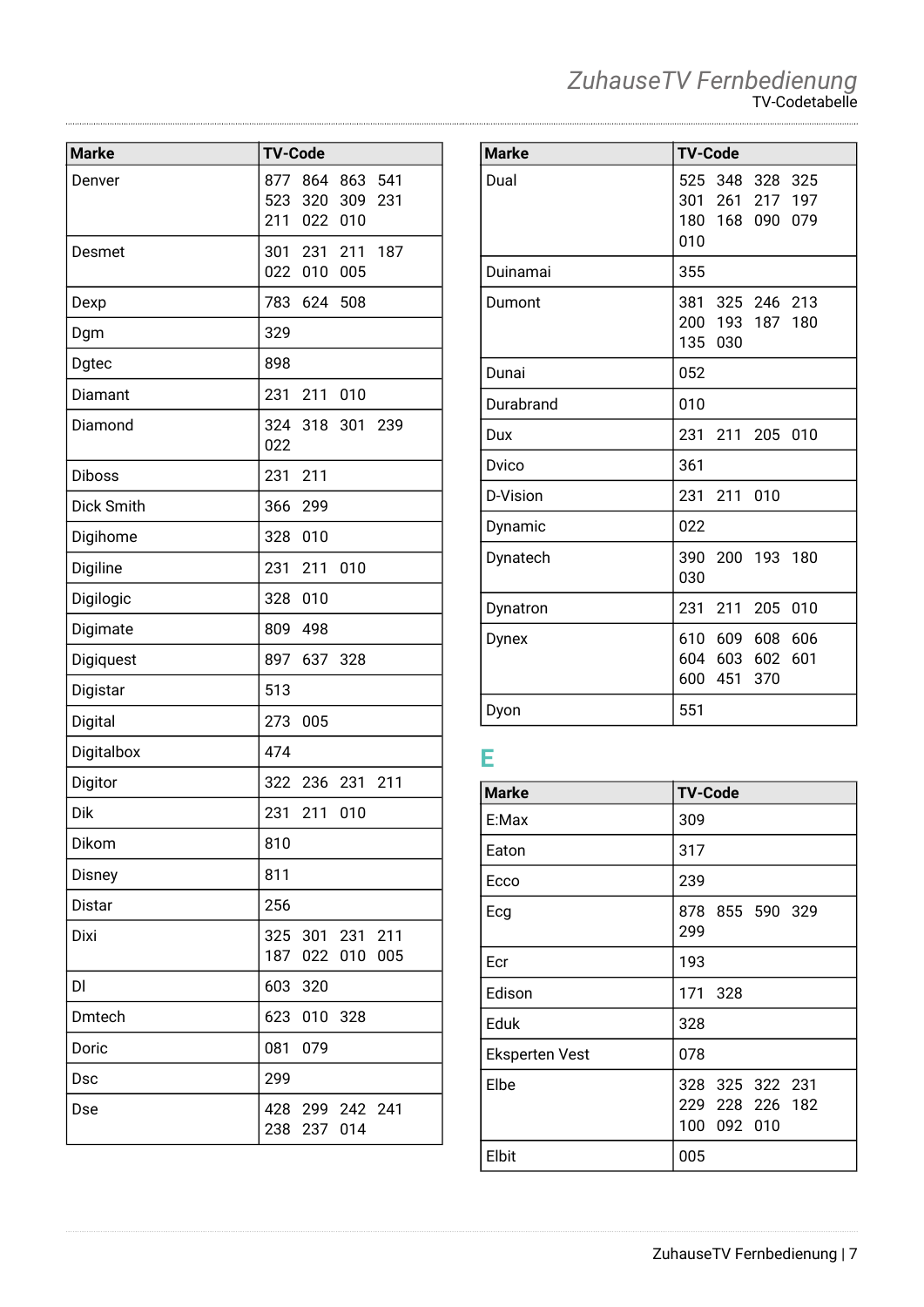| <b>Marke</b>         | <b>TV-Code</b>                               |
|----------------------|----------------------------------------------|
| Elcit                | 213 187 184<br>381<br>052                    |
| Elecs                | 005                                          |
| Electratune          | 200                                          |
| Electriq             | 328<br>072                                   |
| Electro              | 030                                          |
| <b>Electro Tech</b>  | 022                                          |
| Electrohome          | 390<br>200 193<br>030                        |
| Electron             | 508                                          |
| Electronics          | 197<br>184                                   |
| Electronika          | 005                                          |
| Elekta               | 318<br>301 273 231<br>211<br>022<br>010      |
| Elektra              | 637                                          |
| Elektrabregenz       | 625                                          |
| Element              | 643<br>568 732                               |
| Elenberg             | 256<br>252<br>251                            |
| Elfunk               | 328                                          |
| Elg                  | 211<br>231<br>010                            |
| Elin                 | 324<br>323<br>301 246<br>231<br>108<br>010   |
| Elit                 | 551                                          |
| Elite                | 317 231<br>211<br>200<br>197 193 010 005     |
| Elkos                | 856<br>328                                   |
| Elmak                | 014                                          |
| Elman                | 213 172 168 135<br>050                       |
| Elta                 | 324 318 301<br>050<br>022                    |
| Emerson              | 322 296 231 200<br>193 187 092<br>030<br>010 |
| E-Motion             | 541<br>366                                   |
| <b>Energy Sistem</b> | 234 233                                      |

| <b>Marke</b> | <b>TV-Code</b>                                              |
|--------------|-------------------------------------------------------------|
| Engel        | 626                                                         |
| Enie         | 508                                                         |
| Enox         | 215                                                         |
| Eon          | 317<br>193                                                  |
| Epc          | 386<br>133                                                  |
| Ergo         | 783                                                         |
| Erisson      | 547<br>327<br>037                                           |
| <b>Erres</b> | 231<br>211<br>205 010<br>005                                |
| Esc          | 325<br>231<br>211<br>010                                    |
| Estar        | 637                                                         |
| Estele       | 052                                                         |
| Eternity     | 366                                                         |
| Etron        | 301<br>211<br>300 231<br>052<br>022<br>015<br>010           |
| Eurofeel     | 325 318                                                     |
| Euroline     | 430<br>413<br>328<br>218                                    |
| Euroman      | 324<br>318<br>325<br>231<br>211<br>180<br>092<br>010<br>005 |
| Europa       | 231<br>211<br>010                                           |
| Europhon     | 325 231<br>213<br>184<br>180<br>135<br>052<br>010           |
| Eurosky      | 010                                                         |
| Excel        | 231<br>211<br>010                                           |
| Expert       | 261<br>156<br>121<br>062<br>052<br>050                      |
| Exquisit     | 231<br>211<br>010                                           |
| Eye Tv       | 343                                                         |

### **F**

| <b>Marke</b> | <b>TV-Code</b> |
|--------------|----------------|
| l F&U        | 637 329 327    |
| l Fairtec    | 319            |
| Family Life  | 231 211        |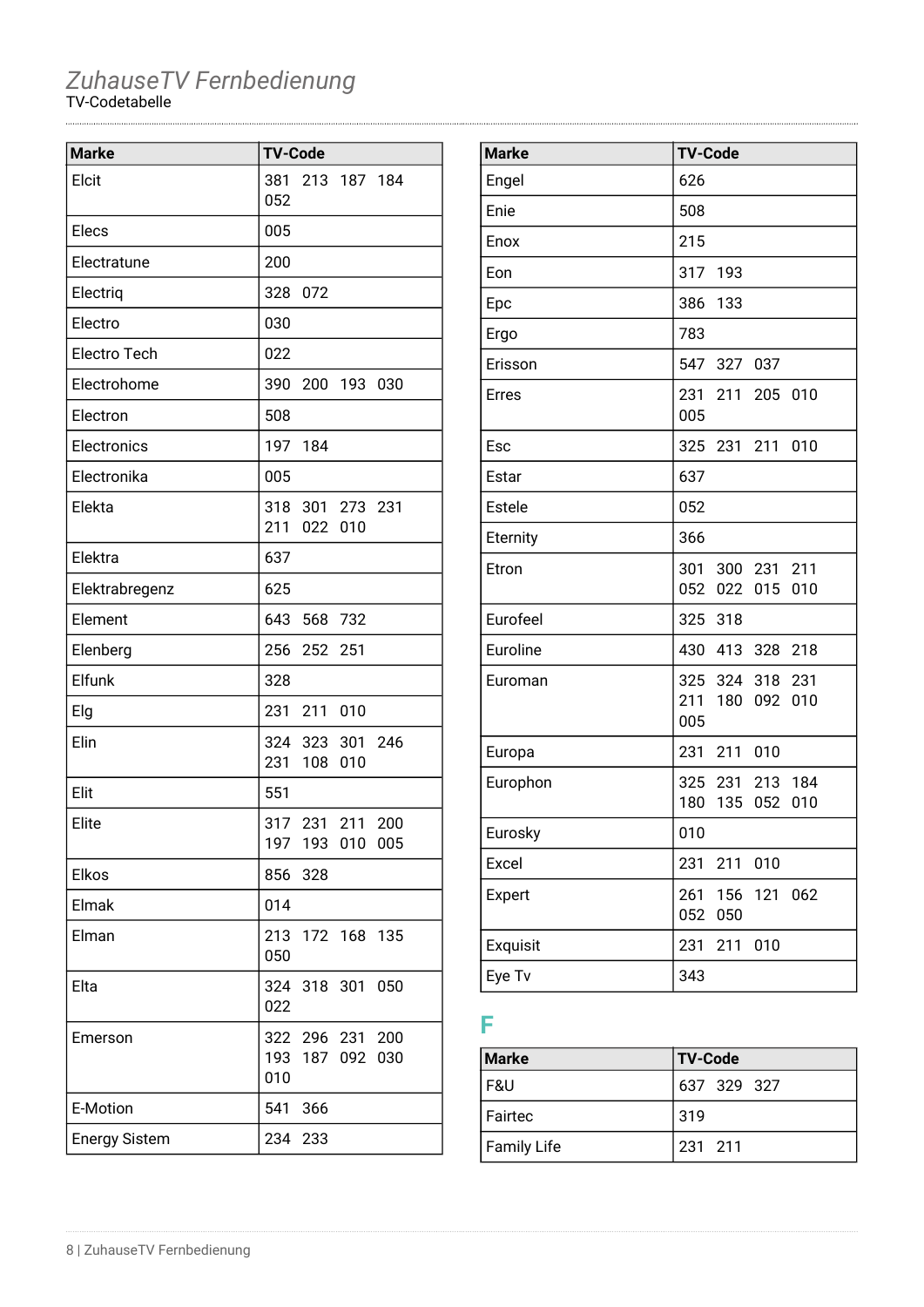| <b>Marke</b>    | <b>TV-Code</b>                                                                  |
|-----------------|---------------------------------------------------------------------------------|
| Favorit         | 328                                                                             |
| Fenner          | 301<br>216 022                                                                  |
| Ferguson        | 366<br>344 328<br>323<br>231 224 223 219<br>182<br>160 125<br>111<br>105<br>010 |
| Ffalcon         | 547<br>327                                                                      |
| <b>Fidelis</b>  | 022                                                                             |
| Fidelity        | 324<br>322 318 231<br>211<br>069<br>052<br>050<br>015<br>010                    |
| Filsai          | 325<br>022                                                                      |
| Finlandia       | 323 322 312 168<br>147 145 082<br>052<br>015                                    |
| Finlux          | 812 713 328 325<br>296 279 246 213<br>180 120 109<br>010                        |
| Firstline       | 666 325 322 319<br>312<br>301 296 229<br>216 213<br>206 184<br>180<br>010       |
| Fisher          | 381 325 322 312<br>195<br>246<br>187<br>180<br>092<br>018                       |
| Flavel          | 625                                                                             |
| Flint           | 318<br>231 211 010<br>005                                                       |
| Fnr             | 213                                                                             |
| Formenti        | 324 231 211<br>381<br>187<br>180<br>067<br>052<br>010<br>005<br>014             |
| <b>Fortress</b> | 381<br>200 193<br>187<br>046                                                    |
| Fox             | 661<br>659 637 363<br>329                                                       |
| Fraba           | 211<br>231<br>092<br>010                                                        |
| Friac           | 301<br>231<br>213<br>211<br>092<br>010                                          |

| <b>Marke</b>           | <b>TV-Code</b>                                              |
|------------------------|-------------------------------------------------------------|
| Frontech               | 325 318 301 200<br>184 180<br>079<br>052<br>050 022         |
| Fuba                   | 130                                                         |
| Fuji                   | 211<br>721                                                  |
| Fujicom                | 551                                                         |
| Fujitsu                | 325 322 301 261<br>231 213 200<br>193<br>180 156 030<br>010 |
| <b>Fujitsu Siemens</b> | 295                                                         |
| Funai                  | 010 318 206<br>328<br>200<br>193<br>030<br>022              |
| Furrion                | 655 551                                                     |
| Fusion                 | 051                                                         |
| Futronic               | 318<br>239                                                  |
| Future                 | 231<br>211                                                  |

### **G**

| <b>Marke</b>          | <b>TV-Code</b>                            |
|-----------------------|-------------------------------------------|
| Gaba                  | 450 209                                   |
| Galaxis               | 322 231 213 211<br>196 123 092 052<br>010 |
| Galeria               | 301<br>022                                |
| Gbc                   | 301 216 180 057<br>052 050 022 015        |
| GЕ                    | 158<br>223                                |
| Géant Casino          | 062<br>052<br>050                         |
| Gec                   | 325 322 231 212<br>180 133<br>010         |
| Gelhard               | 328                                       |
| Geloso                | 301 216 197 185<br>184 052<br>050<br>022  |
| Gemsound              | 022                                       |
| General               | 219 171 145 022                           |
| <b>General Deluxe</b> | 449                                       |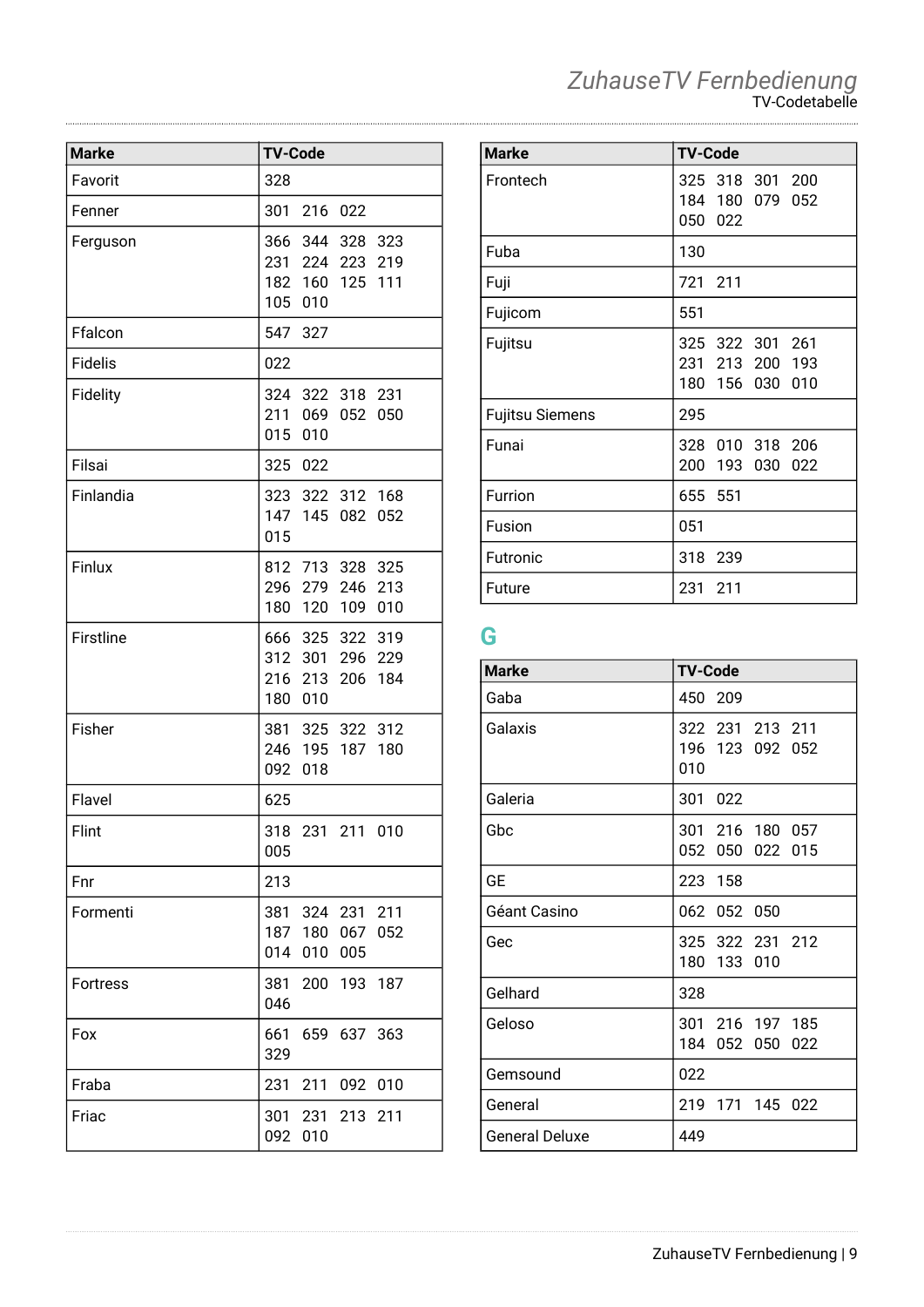| <b>Marke</b>           | <b>TV-Code</b>                                                                                                                                                       |
|------------------------|----------------------------------------------------------------------------------------------------------------------------------------------------------------------|
| <b>General Technic</b> | 301<br>022                                                                                                                                                           |
| Genesis                | 301                                                                                                                                                                  |
| Genexxa                | 301<br>211<br>231<br>197<br>052<br>010<br>005                                                                                                                        |
| Giant                  | 325<br>301                                                                                                                                                           |
| Gitem                  | 175<br>147<br>101<br>005                                                                                                                                             |
| Globalstar             | 842                                                                                                                                                                  |
| Gm                     | 022                                                                                                                                                                  |
| Gmg                    | 123<br>022                                                                                                                                                           |
| Gogen                  | 328                                                                                                                                                                  |
| Goldhand               | 324<br>022                                                                                                                                                           |
| Goldstar               | 891<br>325<br>322 317<br>309<br>301<br>300<br>296<br>231<br>211<br>200<br>206<br>184<br>180<br>129<br>171<br>101<br>100<br>092<br>088<br>010                         |
| Goodmans               | 555 666 467 461<br>445<br>328<br>325<br>318<br>301<br>224<br>296<br>223<br>216 194 180<br>158<br>134<br>010                                                          |
| Gorenje                | 328<br>092<br>010                                                                                                                                                    |
| Gpm                    | 197<br>022                                                                                                                                                           |
| Gradiente              | 311<br>310<br>- 231<br>211<br>010                                                                                                                                    |
| Graetz                 | 322 296 295<br>328<br>231<br>211<br>052<br>082<br>010                                                                                                                |
| Granada                | 325<br>323 312<br>231<br>224<br>205 194<br>180<br>158<br>112<br>030<br>027<br>010                                                                                    |
| Grandin                | 508<br>301<br>298<br>297<br>296<br>290<br>288<br>287<br>279<br>283<br>282<br>281<br>275<br>222<br>216<br>197<br>140<br>121<br>052<br>022<br>021<br>012<br>010<br>005 |
| Grenadier              | 022                                                                                                                                                                  |

| <b>Marke</b>      | <b>TV-Code</b>                 |
|-------------------|--------------------------------|
| Gronic            | 325 213 052                    |
| Grundig           | 682 625 666 657<br>337 328 010 |
| Grunkel           | 637 295                        |
| Gtmedia           | 840                            |
| Gtt               | 123 022                        |
| Gva               | 886 363                        |
| <b>Gze Unimor</b> | 089                            |

### **H**

| <b>Marke</b>           | <b>TV-Code</b>                                                                                              |
|------------------------|-------------------------------------------------------------------------------------------------------------|
| Haier                  | 244<br>663<br>778<br>776<br>774 773<br>768<br>767<br>766<br>765<br>763<br>760<br>757<br>727<br>348<br>340   |
|                        | 328<br>320<br>299<br>008<br>780 779<br>772<br>771<br>759 758 631 536<br>456 366<br>352<br>318<br>289<br>239 |
| Haier (Roku Tv)        | 663                                                                                                         |
| Halifax                | 325<br>324<br>318                                                                                           |
| Hallmark               | 390<br>200<br>193<br>108<br>030                                                                             |
| Hamburg                | 625                                                                                                         |
| Hammerstein            | 318<br>317                                                                                                  |
| Hampton                | 180                                                                                                         |
| Hannspree              | 352<br>745<br>648                                                                                           |
| Hanseatic              | 325<br>322<br>301<br>296<br>206<br>187<br>101<br>092<br>090<br>014<br>010                                   |
| Hantarex               | 301<br>231<br>213<br>211<br>180<br>022<br>010<br>005                                                        |
| Hantor                 | 211<br>010<br>231                                                                                           |
| <b>Harley Davidson</b> | 390<br>317<br>212<br>200<br>193<br>030                                                                      |
| Harper                 | 622                                                                                                         |
| Harrad                 | 390<br>200<br>193<br>030                                                                                    |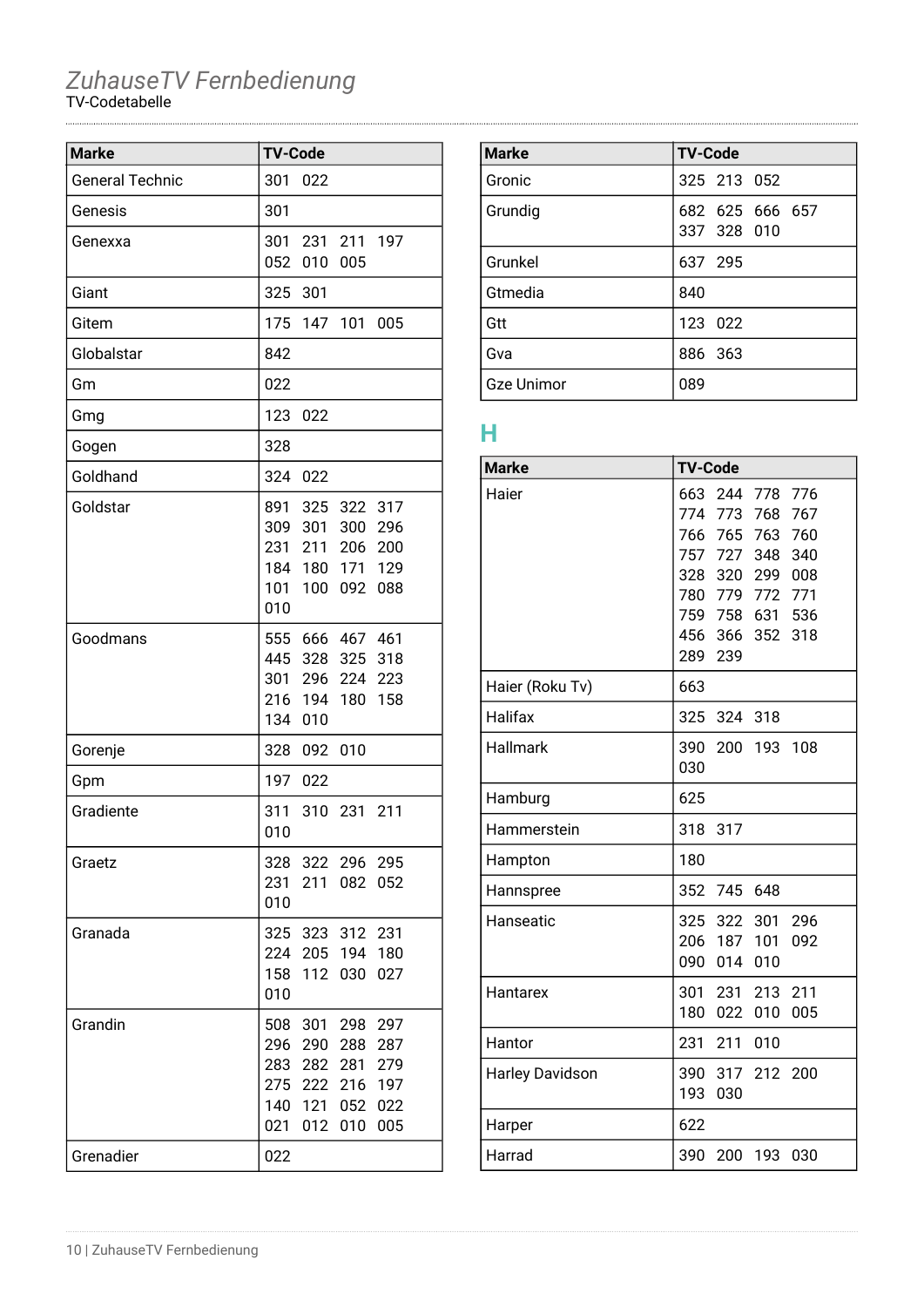| <b>Marke</b>   | <b>TV-Code</b> |                |                    |            |
|----------------|----------------|----------------|--------------------|------------|
| Harvard        | 390            | 200            | 193                | 030        |
| Harwood        | 301            | 231            | 211                | 010        |
| Hauppauge      | 231            | 211            | 010                |            |
| Hcm            | 325            | 318            | 301                | 231        |
|                | 211<br>010     | 197            | 180                | 022        |
| Heathkit       | 030            | 005            |                    |            |
| Hedzon         | 231            | 211            | 010                |            |
| Hema           | 325            | 301            | 180                |            |
| Hemmermann     | 079            | 028            |                    |            |
| Hifivox        | 221<br>171     | 165            | 217 196 175<br>164 |            |
| Higashi        | 324            |                |                    |            |
| High           | 317            |                |                    |            |
| Highline       | 318            | 231 211        |                    | 010        |
| Hiline         | 022            |                |                    |            |
| Hinari         | 318<br>194     | 052            | 312 231<br>022     | 197<br>010 |
| Hisawa         | 296            | 197            |                    |            |
| Hisense        | 624            | 663            | 594                | 798        |
|                |                | 782 781        | 775<br>769         | 774<br>764 |
|                | 773            | 770<br>762 761 | 756                | 755        |
|                |                |                | 753 752 751        | 750        |
|                |                | 734 712 602    |                    | 489        |
|                | 153            | 002 312        |                    |            |
| Hit            | 187            |                |                    |            |
| Hitachi        |                |                | 796 543 532 483    |            |
|                | 328            | 010            | 325                | 323        |
|                | 247<br>171     | 202<br>165     | 194<br>108         | 182<br>030 |
| Hitachi Fujian | 202            |                |                    |            |
| Hitech         | 237            |                |                    |            |
| Hitsu          | 301            |                |                    |            |
| <b>Hkc</b>     | 551            | 029            |                    |            |
| Hmv            | 187            |                |                    |            |

| <b>Marke</b>            | <b>TV-Code</b> |                               |                        |            |
|-------------------------|----------------|-------------------------------|------------------------|------------|
| Höher                   | 508<br>328     |                               | 296 295 010            |            |
| <b>Home Electronics</b> | 309            |                               |                        |            |
| Horizon                 | 887            | 637                           |                        |            |
| Horizont                | 014            | 005                           | 695 263 260 015        |            |
| Hornyphone              | 231            | 211                           | 205                    | 005        |
| Hoshai                  | 197            |                               |                        |            |
| Hot                     | 750            |                               |                        |            |
| Huanyu                  | 324            | 216                           |                        |            |
| Humax                   | 231            | 331                           | 330                    |            |
| Huspi Elektronik        | 123            |                               |                        |            |
| Hygashi                 | 325            | 324 180                       |                        |            |
| Hyper                   | 184            | 180                           | 325 324 301 206<br>022 |            |
| Hypersonic              | 322            |                               |                        |            |
| Hypervision             | 395            |                               |                        |            |
| Hypson                  |                | 325 318<br>231 229<br>022 010 | 296<br>211<br>005      | 279<br>180 |
| Hyundai                 | 479            | 342                           | 561 771 603 551<br>328 | 239        |

#### **I**

| <b>Marke</b>     | <b>TV-Code</b>                                    |
|------------------|---------------------------------------------------|
| Iberia           | 231 211 010                                       |
| <b>Ibervisao</b> | 050                                               |
| lce              | 325 324 318 301<br>231 211 197 180<br>022 010 005 |
| <b>Icos</b>      | 205                                               |
| Ict              | 231 211 010                                       |
| liyama           | 676                                               |
| I-Joy            | 637 253                                           |
| Ikea             | 888 813 547                                       |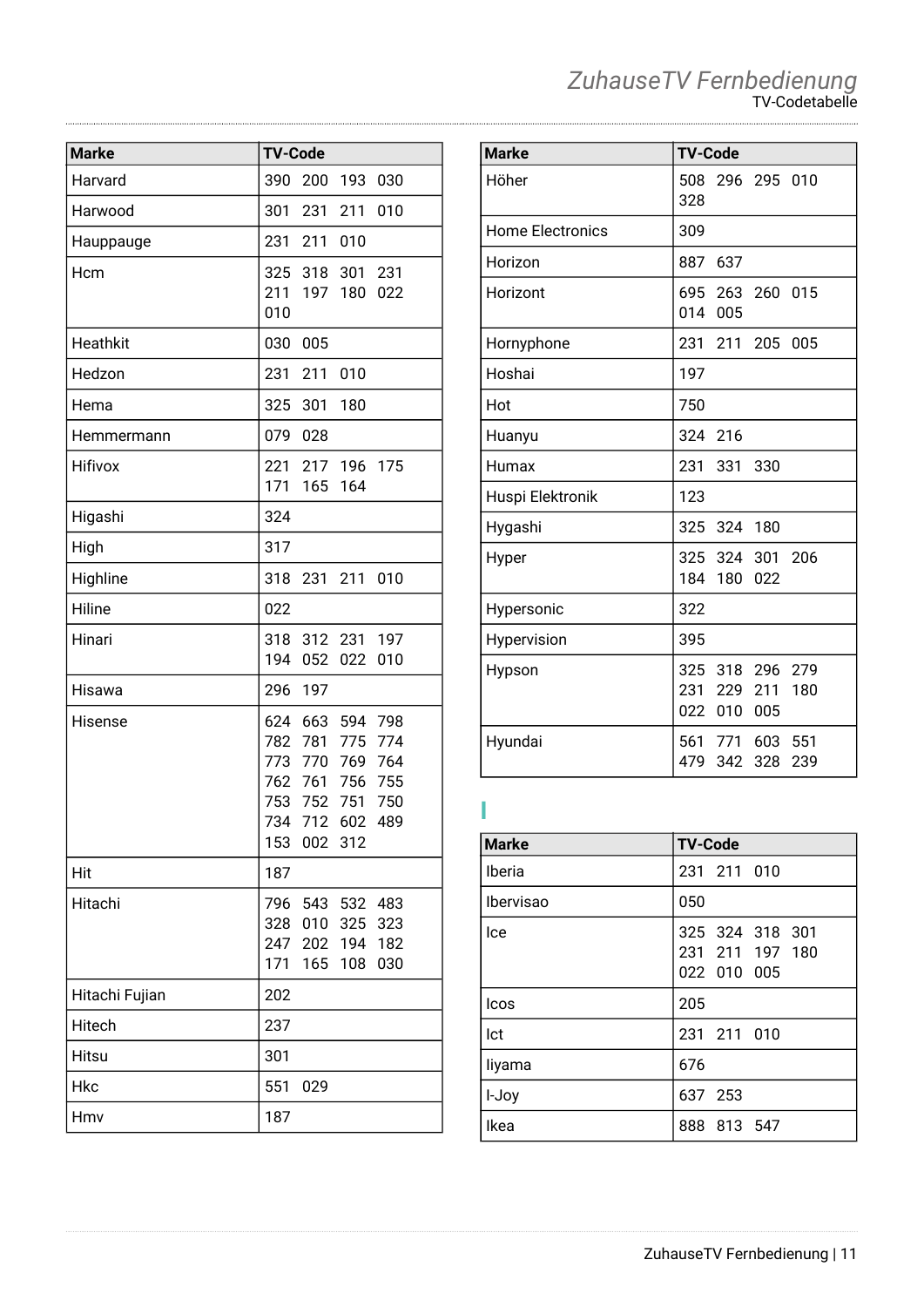| <b>Marke</b>  | <b>TV-Code</b> |                               |                           |                   |
|---------------|----------------|-------------------------------|---------------------------|-------------------|
| Ima           | 390            | 200                           | 193                       | 030               |
| Imarflex      | 643            |                               |                           |                   |
| Imperial      | 322<br>092     | 231<br>086                    | 185<br>010                | 184               |
| Indiana       | 231            | 211                           | 010                       | 005               |
| Infiniton     | 329            |                               |                           |                   |
| Infinity      | 005            |                               |                           |                   |
| Infocus       | 569            |                               |                           |                   |
| Ingelen       | 322            |                               | 296 279 052               |                   |
| Ingersoll     | 301            | 022                           |                           |                   |
| Inno Hit      | 010            | 325 301<br>197 180<br>005     | 231 213<br>088            | 022               |
| Innova        | 211            |                               |                           |                   |
| Innovation    | 231            | 211                           | 010                       | 005               |
| Insignia      | 505<br>601     | 609 603<br>370 604 451        |                           | 610<br>602        |
| Inter         | 575            |                               |                           |                   |
| Interactive   | 052            | 322 231<br>205 187 171<br>010 | 221                       | 211<br>092        |
| Interbuy      | 384<br>211     | 318<br>184                    | 301<br>022                | 231<br>010        |
| Interdiscount |                | 175 147 145 005               |                           |                   |
| Interfunk     | 381<br>184     | 205 189<br>171                | 322 231 221<br>188<br>092 | 186<br>010        |
| Internal      | 231            | 216                           | 211                       | 010               |
| International | 324            |                               |                           |                   |
| Intervision   | 384<br>010     | 231 228 213<br>184 180        | 325 318<br>092            | 301<br>197<br>052 |
| Inves         | 637            |                               |                           |                   |
| Irbis         | 327            |                               |                           |                   |
| Iris          | 547            |                               |                           |                   |

| <b>Marke</b>     | <b>TV-Code</b>                                          |
|------------------|---------------------------------------------------------|
| Irradio          | 301<br>231 211 206<br>197 184 088<br>083<br>022 010 005 |
| Isis             | 328                                                     |
| Ist              | 197 180 005                                             |
| Isukai           | 231 211 197 010<br>005                                  |
| Itc              | 325 180 050                                             |
| Itl              | 022                                                     |
| Its              | 324 318 301 231<br>211<br>197 180<br>022<br>010         |
| ltt              | 328                                                     |
| <b>Itt Nokia</b> | 323 322 312 309<br>108 079 060<br>052<br>050<br>015     |
| Itv              | 318 231 216 211<br>010                                  |
| Izumi            | 728                                                     |

### **J**

| <b>Marke</b> | <b>TV-Code</b>                |
|--------------|-------------------------------|
| Jacson       | 383 133                       |
| Jay-Tech     | 821 329                       |
| JBL          | 005                           |
| Jcb          | 030                           |
| Jean         | 194                           |
| Jec          | 001                           |
| Jetpoint     | 317 005                       |
| Jinlipu      | 022                           |
| Jmb          | 328 231 216 211<br>010        |
| Jocel        | 425 239 026 009<br>008<br>005 |
| John Lewis   | 328                           |
| Jtc          | 639                           |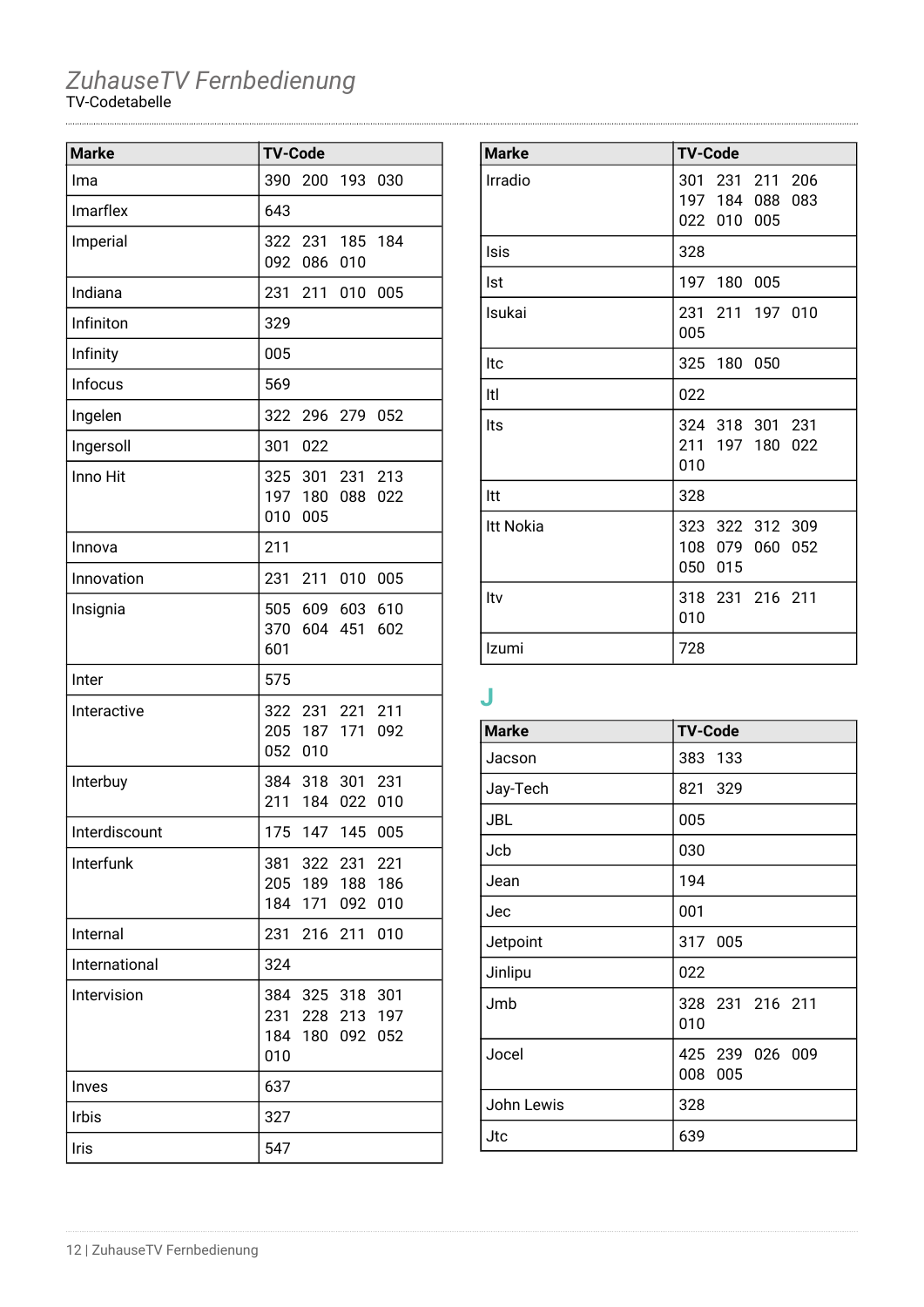| <b>Marke</b> | <b>TV-Code</b>                                                           |
|--------------|--------------------------------------------------------------------------|
| Julibee      | 231                                                                      |
| Jumbotronic  | 005                                                                      |
| <b>JVC</b>   | 402 310 748 783<br>547 527 328 309<br>194 188 066 046<br>045 033 029 005 |
| Jwf          | 309                                                                      |

# **K**

| <b>Marke</b>         | <b>TV-Code</b>                                                    |
|----------------------|-------------------------------------------------------------------|
| Kaido                | 050                                                               |
| Kaiser               | 005                                                               |
| Kaisui               | 325 324 301<br>231<br>211<br>197 180<br>022<br>010<br>005         |
| Kambrook             | 145                                                               |
| Kamp                 | 324<br>180                                                        |
| Kapsch               | 322<br>261<br>156 081<br>052 047                                  |
| Karcher              | 666 318 309<br>296<br>231 213<br>092<br>211<br>052 022 010<br>005 |
| Kathrein             | 231<br>211<br>010                                                 |
| Kawasho              | 324                                                               |
| <b>Kb Aristocrat</b> | 052                                                               |
| Kc                   | 595                                                               |
| Kendo                | 328 231 222 213<br>198 156<br>092<br>075<br>022<br>010            |
| Kenmark              | 356                                                               |
| Kennedy              | 261<br>156<br>075 052                                             |
| Kennex               | 010                                                               |
| Kenstar              | 754                                                               |
| Kenwood              | 200                                                               |
| Kic                  | 325                                                               |
| King                 | 723<br>677                                                        |

#### *ZuhauseTV Fernbedienung* TV-Codetabelle

| <b>Marke</b>  | <b>TV-Code</b>                                                        |
|---------------|-----------------------------------------------------------------------|
| Kingsley      | 324                                                                   |
| Kiota         | 300<br>022                                                            |
| Kiton         | 231<br>211 010                                                        |
| Kivi          | 402                                                                   |
| Klh           | 390<br>200<br>193<br>030                                              |
| Kloss         | 317                                                                   |
| Kneissel      | 211<br>231<br>229 216<br>100<br>092<br>089<br>090<br>010              |
| Kobic         | 022                                                                   |
| Kogan         | 541<br>739<br>637 542<br>538 537 536<br>534<br>508 370 342 299<br>243 |
| Kolster       | 231 213 211 079<br>010<br>005                                         |
| Konichi       | 301<br>022                                                            |
| König         | 474<br>164<br>163                                                     |
| Konka         | 370<br>320 010 665<br>296<br>197                                      |
| Kontech       | 792                                                                   |
| Korpel        | 231<br>211<br>010<br>005                                              |
| Körting       | 381<br>189 187 186<br>092                                             |
| Kosmos        | 231<br>211 010                                                        |
| Kotron        | 318                                                                   |
| Koyoda        | 301                                                                   |
| Kpn           | 894<br>469                                                            |
| Kraking       | 229                                                                   |
| Kreisen       | 456                                                                   |
| Kriesler      | 205                                                                   |
| Krüger & Matz | 299                                                                   |
| Ktc           | 771                                                                   |
| Ktv           | 200 193<br>325<br>180<br>030                                          |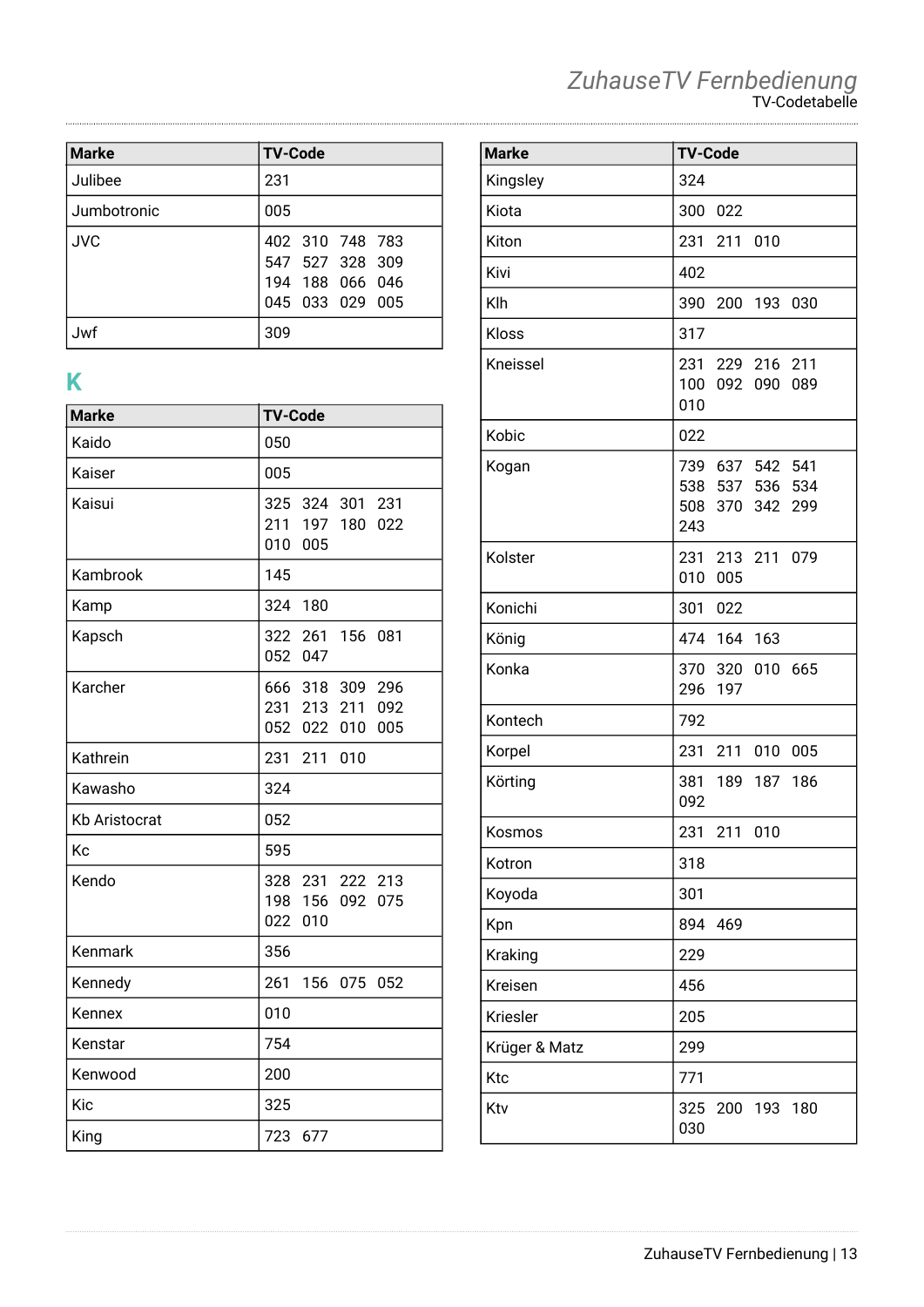| <b>Marke</b> | <b>TV-Code</b> |
|--------------|----------------|
| Kuasho       | 200 005        |
| Kuba         | 079 052 028    |
| Kunft        | 857 637        |
| Küppersbusch |                |
| Kyoshu       | 318            |
| Kyoto        | 325 324 052    |

### **L**

| <b>Marke</b>              | <b>TV-Code</b>                                                                   |
|---------------------------|----------------------------------------------------------------------------------|
| <b>L&amp;S Electronic</b> | 296                                                                              |
| Lamont                    | 180                                                                              |
| Lasat                     | 092                                                                              |
| Lavis                     | 052<br>010<br>328                                                                |
| Leader                    | 301<br>022                                                                       |
| Lecson                    | 231<br>211<br>010                                                                |
| Legend                    | 301<br>022                                                                       |
| Leisure                   | 625                                                                              |
| Lenco                     | 366<br>329<br>320<br>301<br>231<br>216<br>211<br>052<br>024<br>005<br>022<br>010 |
| Lenoir                    | 301<br>022                                                                       |
| Lenson                    | 408<br>430                                                                       |
| Lesa                      | 184                                                                              |
| Letv                      | 552                                                                              |
| Level                     | 879<br>817<br>816<br>815                                                         |
| Levis Austria             | 231<br>010<br>211                                                                |
| Leyco                     | 318<br>231<br>211<br>206<br>010<br>005                                           |
| LG                        | 244 891<br>642<br>010<br>754<br>749<br>328<br>326                                |
| Liesenkötter              | 231<br>211<br>205<br>005                                                         |
| Life                      | 022                                                                              |
| Lifetec                   | 231<br>318<br>301<br>296<br>216<br>211<br>022<br>010<br>005                      |

| <b>Marke</b>  | <b>TV-Code</b>                                                                              |
|---------------|---------------------------------------------------------------------------------------------|
| Linden        | 299                                                                                         |
| Linitron      | 193<br>200                                                                                  |
| Linsar        | 328<br>209 080 010                                                                          |
| Listo         | 328                                                                                         |
| Lloyd         | 624<br>390 200 193<br>081<br>030<br>022                                                     |
| Lloyd'S       | 301<br>300<br>022                                                                           |
| Lobod         | 637                                                                                         |
| Loewe         | 789 448 718<br>381<br>190 187<br>180<br>092<br>010                                          |
| Logik         | 577 402 733 634<br>633 631 583<br>551<br>328<br>318 317<br>301<br>300 299 253<br>210<br>010 |
| Logix         | 005                                                                                         |
| Lowry         | 652                                                                                         |
| Luma          | 301<br>261 231 216<br>156<br>075 010                                                        |
| Lumatron      | 325<br>322 318<br>231<br>211<br>052 010                                                     |
| Lux May       | 301<br>010<br>231<br>211<br>005                                                             |
| Luxor         | 328<br>325<br>323<br>312<br>120<br>118<br>088                                               |
| Luxor Salora  | 166                                                                                         |
| Luxor/Skantic | 076                                                                                         |
| Lxi           | 247 005                                                                                     |

# **M**

| <b>Marke</b> | <b>TV-Code</b> |
|--------------|----------------|
| Macys        | 200 193        |
| Madison      | 231 211 010    |
| Magic Queen  | 547            |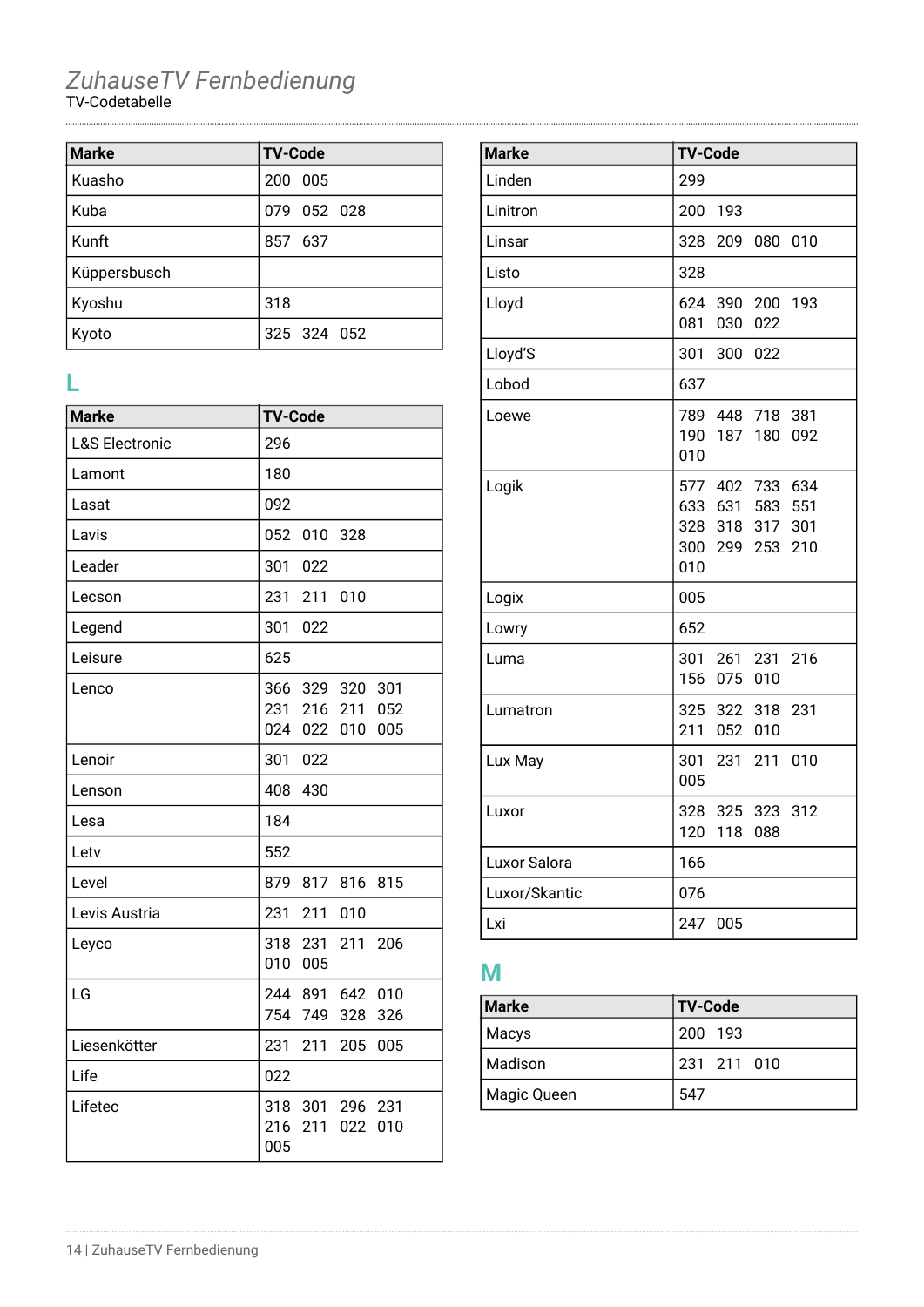| ZuhauseTV Fernbedienung |
|-------------------------|
| <b>TV-Codetabelle</b>   |

| <b>Marke</b>    | <b>TV-Code</b>                                                                                                                    |
|-----------------|-----------------------------------------------------------------------------------------------------------------------------------|
| Magnadyne       | 381<br>213 187 185<br>184<br>180<br>057<br>022<br>005                                                                             |
| Magnafon        | 324<br>213<br>180<br>135                                                                                                          |
| Magnasonic      | 200<br>022<br>005                                                                                                                 |
| Magnavox        | 194<br>010                                                                                                                        |
| Magnum          | 296<br>279 231<br>211<br>016<br>010                                                                                               |
| Majestic        | 639                                                                                                                               |
| Mandor          | 318                                                                                                                               |
| Manesth         | 318 231 211<br>325<br>198<br>180<br>052<br>010<br>005                                                                             |
| Manhattan       | 494 231 211<br>052<br>010                                                                                                         |
| Manta           | 679                                                                                                                               |
| Marantz         | 231<br>211<br>010<br>005                                                                                                          |
| Marcy'S         | 193                                                                                                                               |
| Marelli         | 381<br>187                                                                                                                        |
| Mark            | 325<br>324 301 296<br>279<br>231<br>211<br>216<br>010<br>005                                                                      |
| Marks & Spencer | 632<br>467                                                                                                                        |
| Mascot          | 184                                                                                                                               |
| Masimo          | 787 786<br>329                                                                                                                    |
| Masuda          | 325 318 301 231<br>211                                                                                                            |
| Matsui          | 420<br>385 325<br>312<br>296<br>221<br>301<br>228<br>210 207 198<br>194<br>180 158 139<br>102<br>100 079 025<br>023<br>010<br>328 |
| Matsushita      | 188                                                                                                                               |
| Matsuviama      | 320                                                                                                                               |
| Mava            | 200                                                                                                                               |
| Maxam           | 318<br>022                                                                                                                        |

| <b>Marke</b>  | <b>TV-Code</b>                                                                                               |
|---------------|--------------------------------------------------------------------------------------------------------------|
| Maxdorf       | 318<br>239                                                                                                   |
| Maxell        | 022                                                                                                          |
| <b>Maxess</b> | 377                                                                                                          |
| Mce           | 301<br>022                                                                                                   |
| Mcmichael     | 212                                                                                                          |
| Mediasonic    | 486                                                                                                          |
| Mediator      | 231<br>211 205 010<br>005                                                                                    |
| Medion        | 328 297 296 239<br>059<br>054 020<br>010                                                                     |
| Megasat       | 826<br>636                                                                                                   |
| Megatron      | 247                                                                                                          |
| Mei           | 010                                                                                                          |
| Melectronic   | 325 322 301 296<br>246 231<br>228<br>216<br>180 175 172<br>171<br>168 118<br>112<br>108<br>022<br>005<br>010 |
| Memorex       | 317<br>301<br>188<br>030                                                                                     |
| Memphis       | 301<br>022                                                                                                   |
| Mercury       | 318<br>317<br>300<br>301<br>239<br>022<br>231<br>211<br>010                                                  |
| Merritt       | 323 322<br>052                                                                                               |
| Metronic      | 895<br>418                                                                                                   |
| Metz          | 622 381<br>297<br>228<br>188 186<br>102<br>191<br>098<br>093<br>101<br>100<br>010<br>007<br>003<br>00        |
| Mga           | 231<br>030                                                                                                   |
| Mi            | 799                                                                                                          |
| Micromax      | 794<br>547 370 299<br>011                                                                                    |
| Micromaxx     | 231<br>211<br>010                                                                                            |
| Microtek      | 318<br>239                                                                                                   |
| Microvision   | 824                                                                                                          |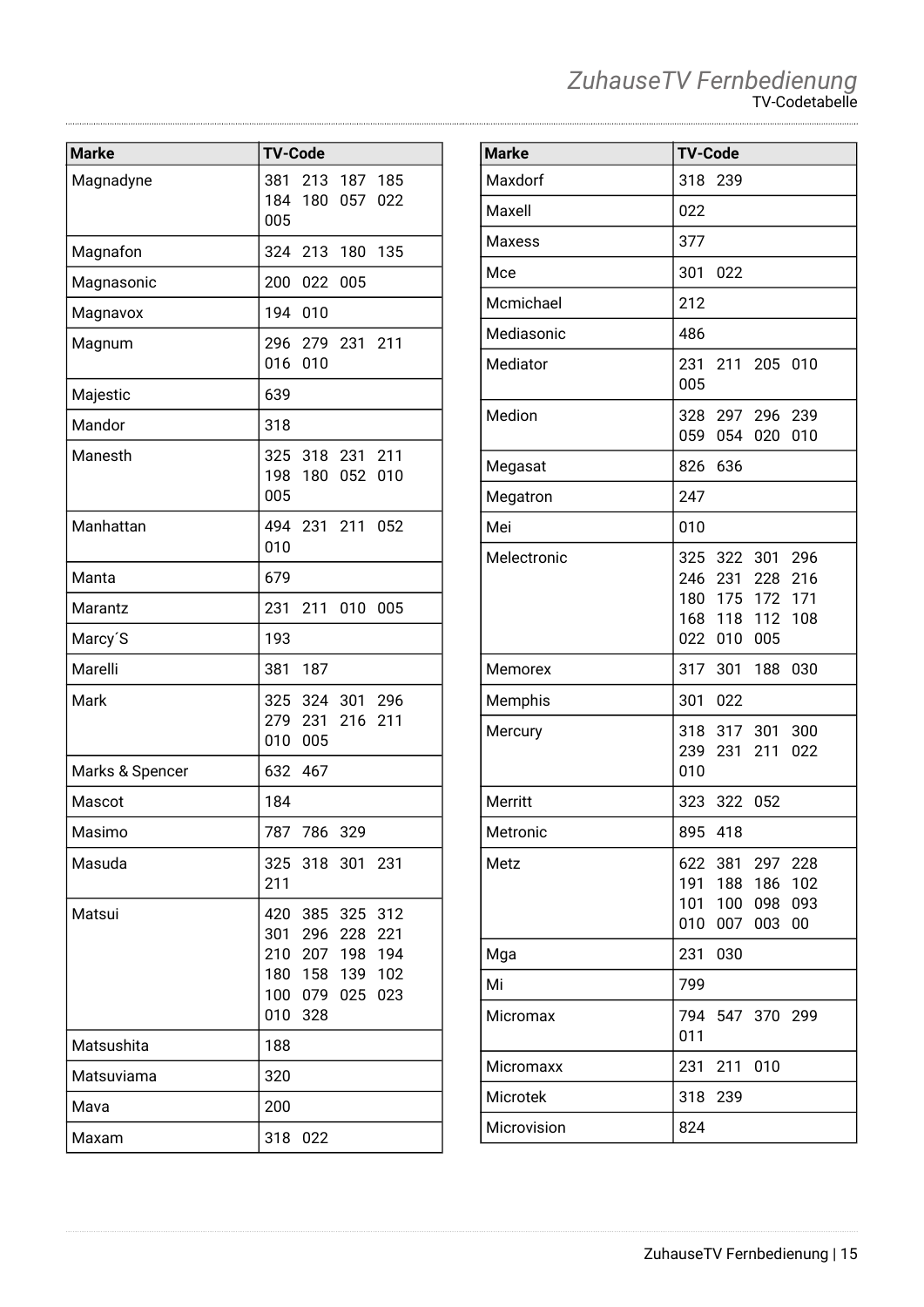| <b>Marke</b>     | <b>TV-Code</b>                                                                    |
|------------------|-----------------------------------------------------------------------------------|
| Midi             | 637                                                                               |
| Midland          | 200                                                                               |
| Mikomi           | 666 295                                                                           |
| Minato           | 231 211 010                                                                       |
| Minerva          | 228 202 103 102<br>101<br>100 098                                                 |
| Minoka           | 357 231 211 010<br>005                                                            |
| Mirai            | 899 865 814                                                                       |
| Mitashi          | 637                                                                               |
| Mitchell & Brown | 328                                                                               |
| Mitsai           | 885 645 508 328<br>010                                                            |
| Mitsubishi       | 839 797 381 312<br>247 202 195 187<br>046<br>030 022<br>010                       |
| Mitsuri General  | 052                                                                               |
| Mivar            | 325 183 127 092<br>090<br>089 088<br>087                                          |
| Mobile TV        | 328                                                                               |
| Monaco           | 301                                                                               |
| Monitor          | 317                                                                               |
| Morava           | 010                                                                               |
| Morgan'S         | 231 211                                                                           |
| Motorola         | 844<br>046<br>005                                                                 |
| Mpman            | 636<br>551                                                                        |
| Mtc              | 366<br>324 322<br>317<br>299<br>092<br>005<br>200                                 |
| Mtlogic          | 666<br>296                                                                        |
| Müller           | 637                                                                               |
| Multimedia       | 389                                                                               |
| Multistandard    | 213                                                                               |
| Multitech        | 325 318<br>301<br>231<br>213 200<br>193<br>180<br>092<br>079<br>086<br>030<br>010 |

| <b>Marke</b>   | <b>TV-Code</b>                            |
|----------------|-------------------------------------------|
| Murphy         | 546 324 246 081<br>052 493 491 485<br>328 |
| Muse           | 858                                       |
| Musikland      | 231 211 010                               |
| Mycom          | 247                                       |
| Myryad         | 231 211 010                               |
| <b>Mystery</b> | 329 299                                   |

# **N**

| <b>Marke</b>  | <b>TV-Code</b>                                                    |
|---------------|-------------------------------------------------------------------|
| Nabo          | 328                                                               |
| Nad           | 322 247 193 052<br>010                                            |
| Naiko         | 309 231 211 010<br>005                                            |
| Nakamichi     | 551                                                               |
| Nakimura      | 231 216 211                                                       |
| Namsunc       | 022                                                               |
| <b>Naonis</b> | 052<br>050 015                                                    |
| Nap           | 005                                                               |
| National      | 027<br>005                                                        |
| Navon         | 328                                                               |
| Nec           | 740 506 340 325<br>320<br>317<br>310<br>301<br>216<br>210 194     |
| Neckermann    | 381 325 231 225<br>222 187 101<br>092<br>079<br>067<br>038<br>032 |
| Nei           | 231<br>211 197 138<br>052<br>005                                  |
| Neo           | 637 249                                                           |
| Neon          | 731<br>730<br>729                                                 |
| Nesco         | 184                                                               |
| Net Tv        | 880                                                               |
| Netsat        | 231<br>211                                                        |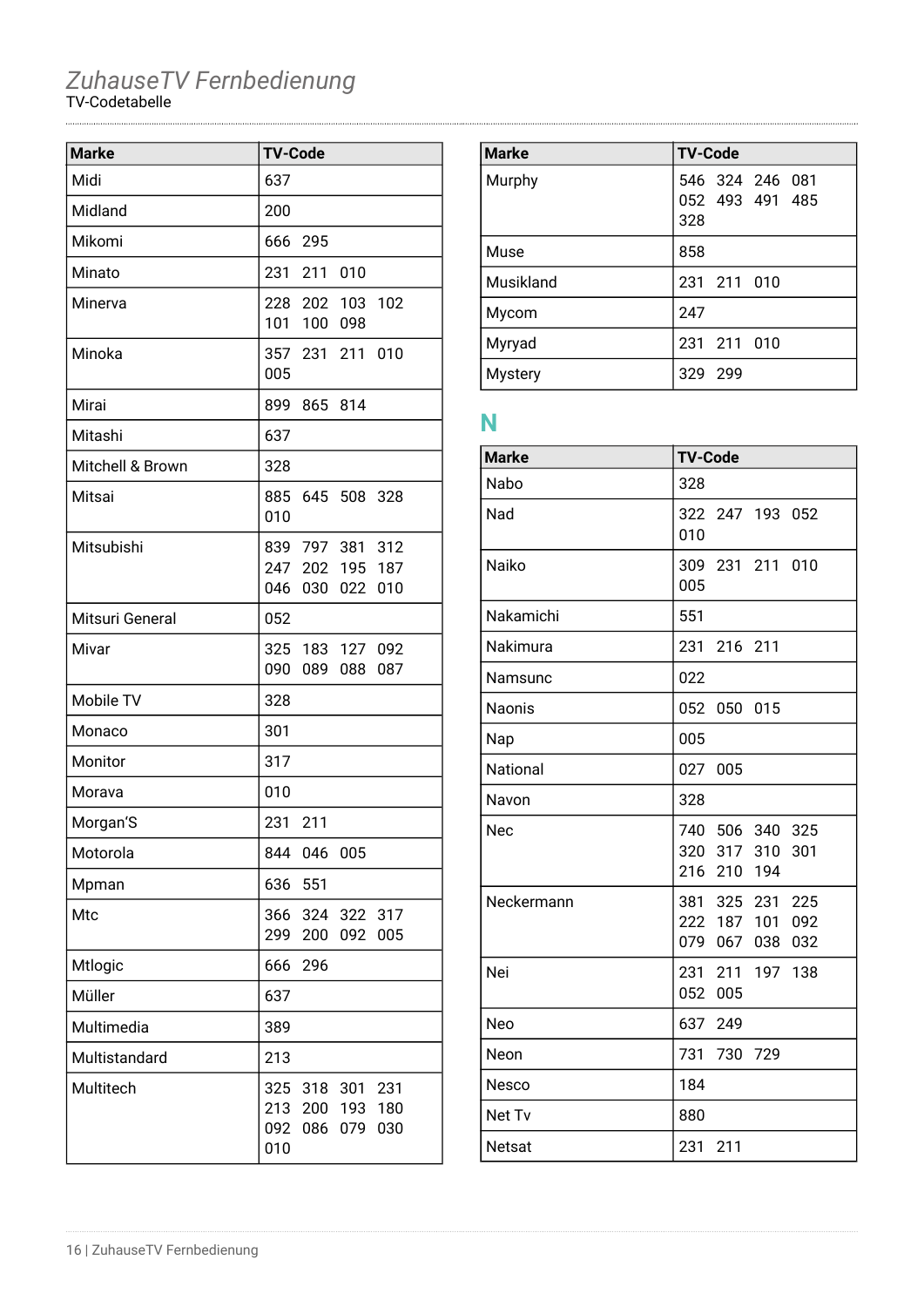| ZuhauseTV Fernbedienung |
|-------------------------|
| <b>TV-Codetabelle</b>   |

| <b>Marke</b>  | <b>TV-Code</b>                                                                                         |
|---------------|--------------------------------------------------------------------------------------------------------|
| Neufunk       | 301<br>296 231 211<br>010                                                                              |
| Nevir         | 788<br>592 328 159                                                                                     |
| New Tech      | 325 301 231 211<br>168 022 005                                                                         |
| New World     | 197                                                                                                    |
| <b>Newsat</b> | 406                                                                                                    |
| <b>Next</b>   | 328                                                                                                    |
| Nicamagic     | 324                                                                                                    |
| Nikai         | 256                                                                                                    |
| Nikkai        | 325 324 318<br>301<br>231 211 200<br>197<br>194<br>005                                                 |
| Nikkei        | 296                                                                                                    |
| Nikko         | 247<br>137                                                                                             |
| Nissan        | 317                                                                                                    |
| Nobel         | 547                                                                                                    |
| Noblex        | 022<br>018                                                                                             |
| Nobliko       | 324 213 180 135<br>086<br>083                                                                          |
| <b>Nodis</b>  | 637 328                                                                                                |
| Nogamatic     | 221 217 196 175<br>171<br>165 164                                                                      |
| Nokia         | 398<br>323<br>317 312<br>309 216 197 171<br>120<br>116<br>114<br>022                                   |
| Nokia Akai    | 070                                                                                                    |
| Noname        | 385<br>382 245<br>050<br>005                                                                           |
| Nordic        | 325                                                                                                    |
| Nordmende     | 896<br>666<br>381<br>328<br>296<br>231<br>223<br>221<br>219<br>217 196 165<br>052<br>164<br>162<br>158 |
| Norfolk       | 052                                                                                                    |
| Normande      | 329                                                                                                    |

| <b>Marke</b>     | <b>TV-Code</b>         |
|------------------|------------------------|
| Normerel         | 231 211                |
| Nova             | 246                    |
| Novabeam         | 005                    |
| Novak            | 205                    |
| Novatronic       | 231 216 211 022<br>005 |
| <b>Npg</b>       | 639 508                |
| <b>Nucleonic</b> | 050                    |
| Nurnberg         | 322 052                |
| Nu-Tec           | 239                    |

### **O**

| <b>Marke</b> | <b>TV-Code</b>                                    |
|--------------|---------------------------------------------------|
| Oceanic      | 323<br>312 206 121<br>120<br>118                  |
| Odeon        | 318                                               |
| Odys         | 204<br>366<br>230<br>227                          |
| <b>OK</b>    | 508<br>882<br>881<br>592<br>402<br>366<br>328     |
| Okano        | 364 363<br>318<br>301<br>231<br>211<br>092<br>022 |
| <b>Oki</b>   | 587 363 328<br>010                                |
| Olimpo       | 845                                               |
| Olympic      | 022                                               |
| Omega        | 318<br>239                                        |
| Onceas       | 022                                               |
| Onida        | 795<br>564                                        |
| Onn          | 541<br>328                                        |
| Onwa         | 213<br>197<br>180                                 |
| Onyx         | 541                                               |
| Opera        | 666<br>005<br>231<br>211                          |
| Opticum      | 868<br>867<br>866                                 |
| Optimus      | 188                                               |
| Optonica     | 046                                               |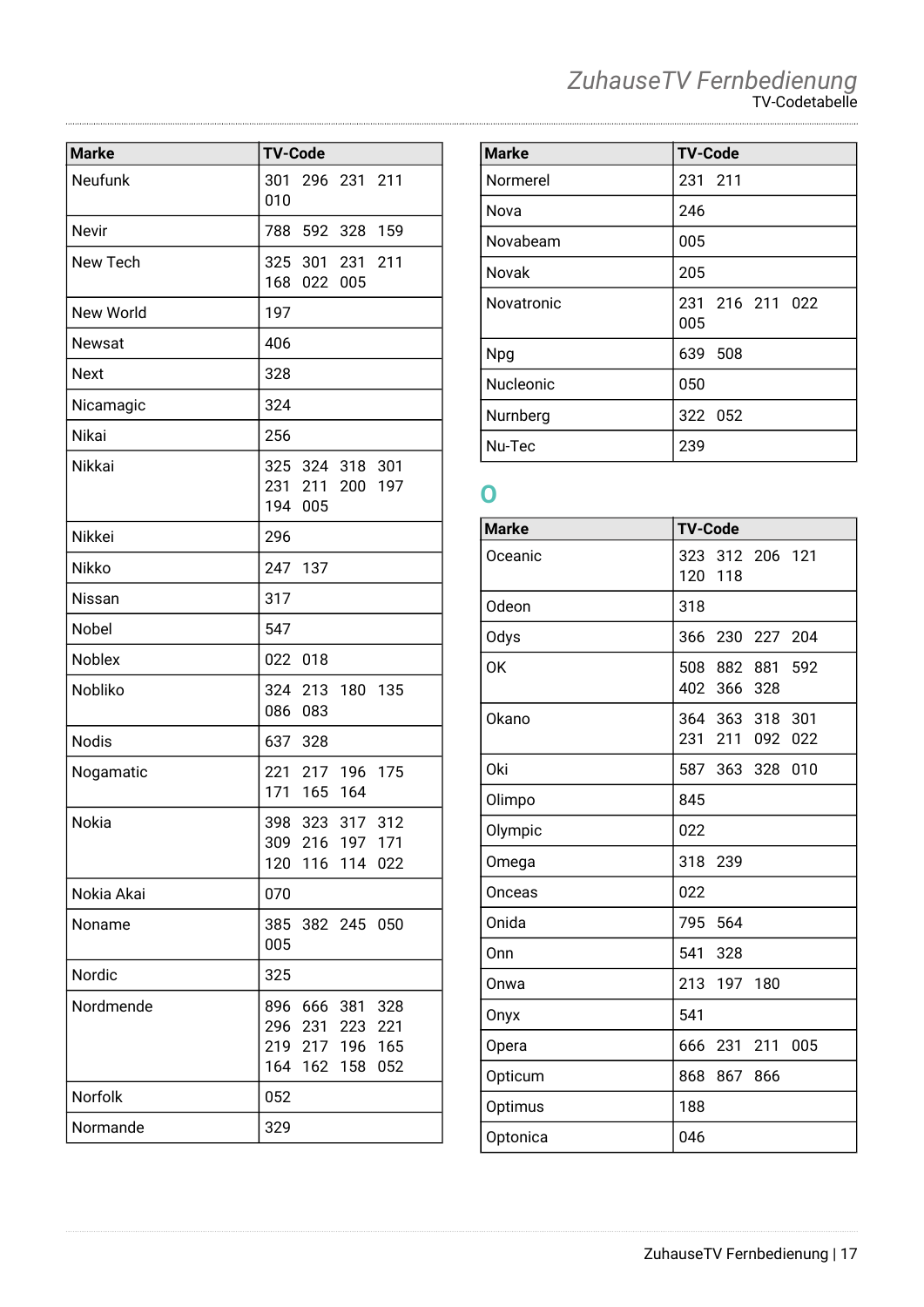| <b>Marke</b> | <b>TV-Code</b>                                  |
|--------------|-------------------------------------------------|
| Orange       | 744                                             |
| Orava        | 897 366 328 209                                 |
| Orbit        | 231 211 005                                     |
| Orient       | 022                                             |
| Orima        | 328                                             |
| Orion        | 568 791 527 010<br>328 296 213 210<br>050 030   |
| Orline       | 231 211                                         |
| Ormond       | 231 211                                         |
| Osaki        | 325 318 231 216<br>211<br>197                   |
| Osio         | 231 211                                         |
| Oso          | 197                                             |
| Osume        | 231 211 194 193                                 |
| Otake        | 198                                             |
| Otf          | 022                                             |
| Otto Versand | 325 322 231 206<br>194 180<br>175<br>171<br>067 |

### **P**

| <b>Marke</b>        | <b>TV-Code</b>                                                  |
|---------------------|-----------------------------------------------------------------|
| Pacific             | 296 231 211 010<br>009                                          |
| <b>Packard Bell</b> | 453                                                             |
| Pael                | 324 083                                                         |
| Palladium           | 381 325 296 231<br>228<br>225 187 180<br>102 101 100 092<br>079 |
| Palsonic            | 506 512 366<br>511<br>365 329 325 318<br>300 231                |
| Panama              | 325 324 318 301<br>211 184 180<br>231<br>022                    |

| <b>Marke</b>    | <b>TV-Code</b>                                                         |
|-----------------|------------------------------------------------------------------------|
| Panashiba       | 300<br>022                                                             |
| Panasonic       | 793 629 303 510<br>489 010 777<br>507<br>328 306 304                   |
| Panavision      | 231<br>211                                                             |
| Panavox         | 022                                                                    |
| Panda           | 890                                                                    |
| Panorama        | 022                                                                    |
| Panoramic       | 175                                                                    |
| Pasomins        | 603<br>022                                                             |
| Pathe Cinema    | 324 229 092 090<br>089<br>079<br>052<br>050                            |
| Pathe Marconi   | 221 217 196<br>175<br>171 165 164                                      |
| Pausa           | 301<br>022                                                             |
| Pce/Pec         | 390 317 200<br>193<br>108<br>030                                       |
| Pdp             | 368                                                                    |
| Peaq            | 859                                                                    |
| <b>Peerless</b> | 785<br>784                                                             |
| Pendo           | 739<br>636<br>508<br>013                                               |
| Penney          | 317<br>- 200                                                           |
| Perdio          | 324<br>231<br>211<br>052                                               |
| Perfekt         | 231<br>211<br>005                                                      |
| Performance     | 193<br>030                                                             |
| Philco          | 231<br>193<br>381<br>211<br>187<br>184 123<br>092<br>086<br>052<br>022 |
| Philex          | 052                                                                    |
| Philharmonic    | 325<br>180                                                             |
| Philips         | 326<br>566 231<br>328<br>790<br>012<br>010<br>208                      |
| Phocus          | 666<br>296                                                             |
| Phoenix         | 381<br>324 231<br>211<br>187<br>005<br>092<br>052                      |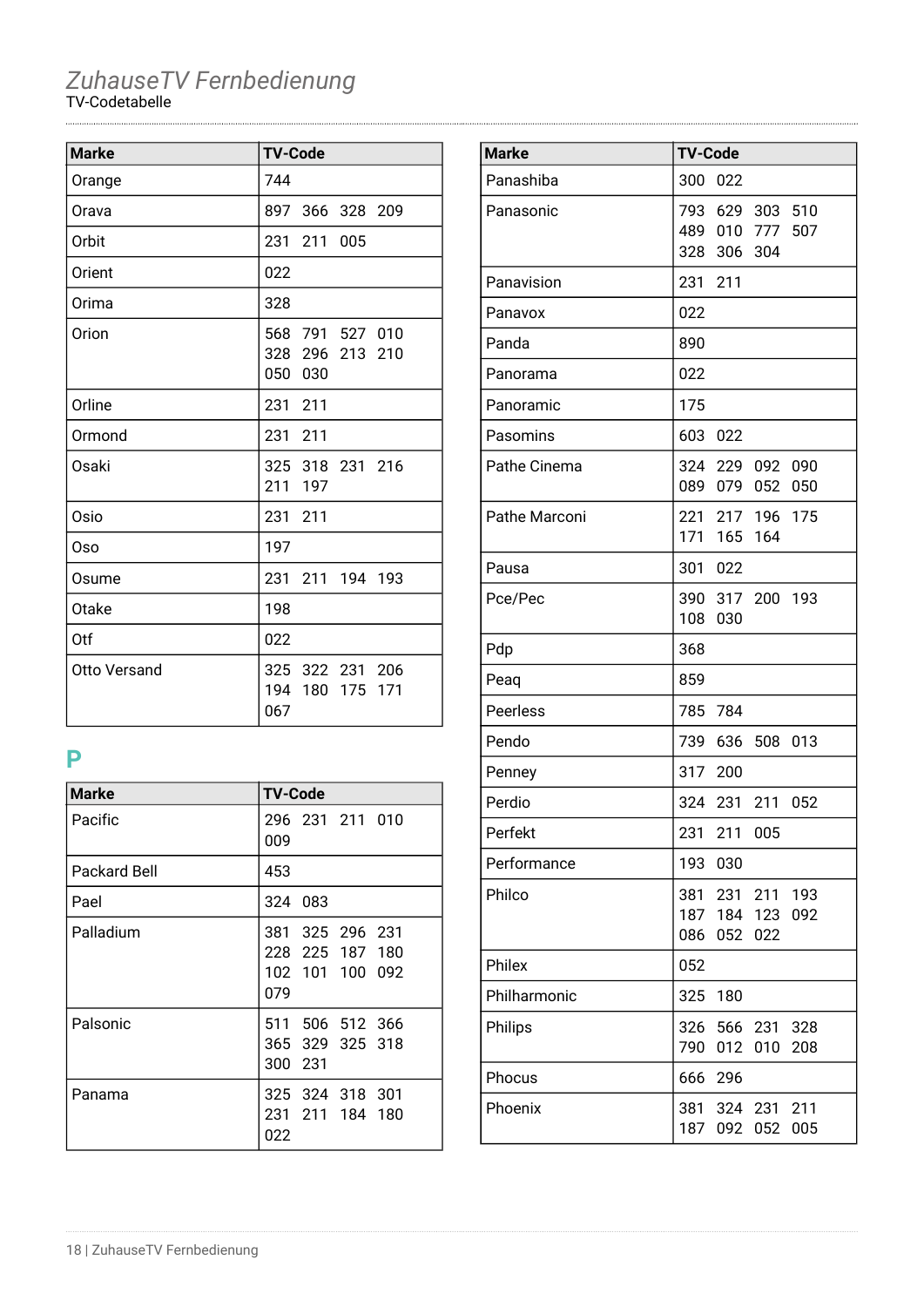| <b>Marke</b>    | <b>TV-Code</b>    |                               |             |            |
|-----------------|-------------------|-------------------------------|-------------|------------|
| Phonola         | 381<br>205        | 324<br>187                    | 231<br>005  | 211        |
| Pilot           | 317               | 231                           | 211         |            |
| Pioneer         | 096               | 562 838<br>231 181 175<br>092 | 322 321     | 171        |
| Pixel           | 439               |                               |             |            |
| Plantron        | 318<br>022        | 301<br>005                    | 231 211     |            |
| Playsonic       | 325               | 296                           | 279         |            |
| Polar           | 727               | 014                           |             |            |
| Polaroid        | 622               | 328                           | 253         |            |
| Policom         | 187               | 322 229<br>175                | 221<br>171  | 213<br>052 |
| Poppy           | 301               | 022                           |             |            |
| Portland        | 216               | 200                           | 030         |            |
| Powerpoint      | 239               |                               |             |            |
| Prandoni-Prince | 322<br>050        | 015                           | 184 180 083 |            |
| Precision       | 325               | 180                           |             |            |
| Premier         | 318               | 301                           |             |            |
| Prestigio       | 822               |                               |             |            |
| Prima           | 559<br>318<br>193 | 509 845                       | 317 301     | 551<br>200 |
| <b>Princess</b> | 239               | 022                           |             |            |
| Princeton       | 328               |                               |             |            |
| Prinz           | 322               | 079                           |             |            |
| Proelco         | 005               |                               |             |            |
| Profex          | 322<br>050        | 301<br>022                    |             | 086 052    |
| Profi           | 301               |                               |             |            |
| Profitronic     | 231               |                               | 213 211     | 005        |

| <b>Marke</b> | <b>TV-Code</b>                                                                  |
|--------------|---------------------------------------------------------------------------------|
| Proline      | 508 454 363<br>823<br>295 231<br>224<br>211<br>205<br>105 097<br>033<br>010 328 |
| Proscan      | 317                                                                             |
| Prosonic     | 541 325 324<br>666<br>296<br>231<br>216 211<br>092                              |
| Protec       | 180 022 005<br>184                                                              |
| Protech      | 325 318 301 231<br>213 211<br>079<br>052<br>010                                 |
| Proton       | 247 200 022                                                                     |
| Provision    | 296<br>231 211                                                                  |
| Pulser       | 317 200 175 022<br>005                                                          |
| Pvision      | 319                                                                             |
| Pye          | 216 211 205<br>231<br>187<br>079<br>005                                         |
| Pymi         | 301<br>022                                                                      |

## **Q**

| <b>Marke</b> | <b>TV-Code</b>                                |
|--------------|-----------------------------------------------|
| Qilive       | 637 328                                       |
| Qmax         | 551                                           |
| Qty1         | 015                                           |
| Quadro       | 603 010                                       |
| Quasar       | 301<br>188 184                                |
| Quelle       | 325 322 318 261<br>246 231 210 088<br>085 038 |
| Questa       | 194 193                                       |
| Quiero       | 225                                           |

# **R**

| <b>Marke</b> | <b>TV-Code</b> |
|--------------|----------------|
| R Line       | 231 211 005    |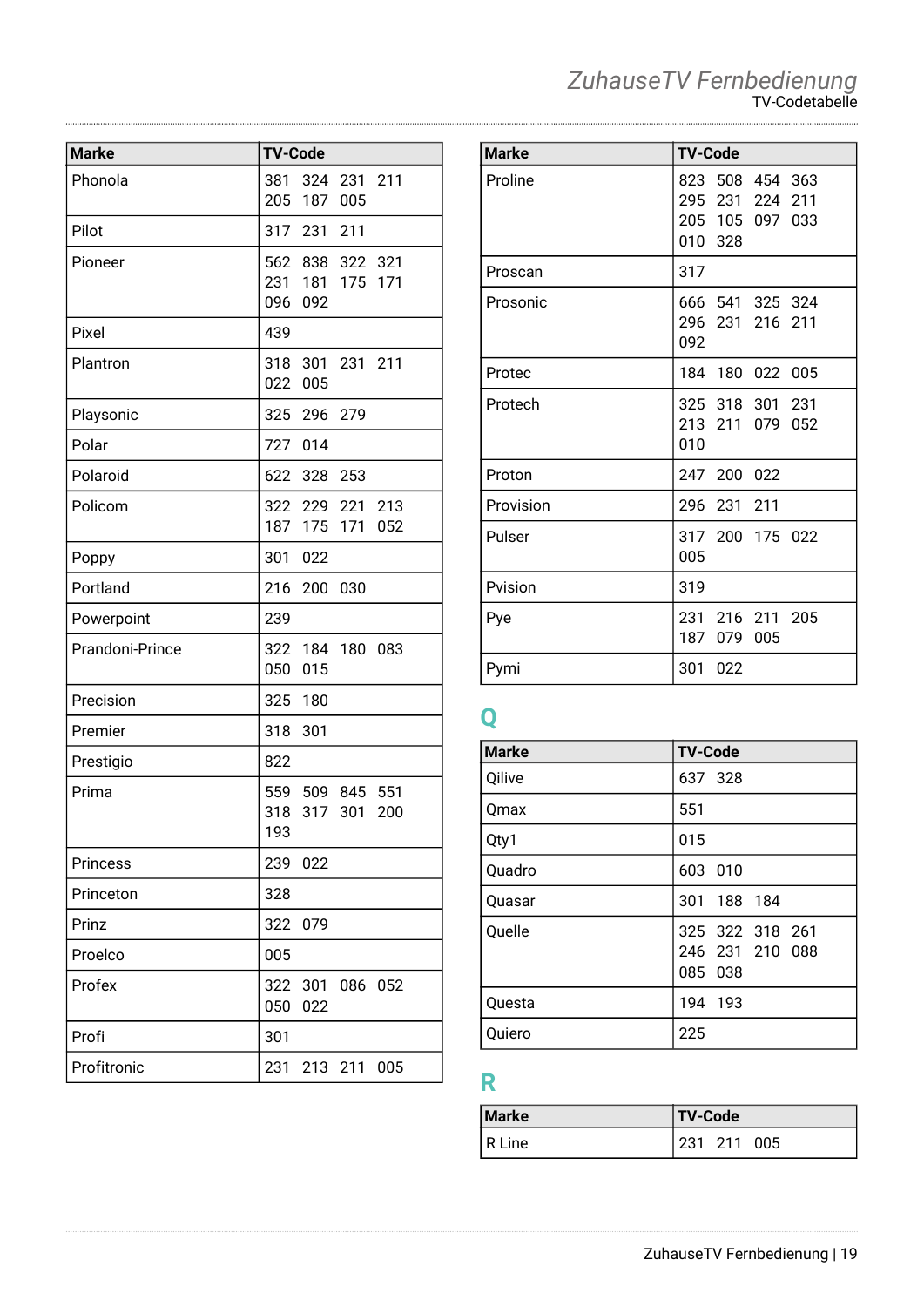| <b>Marke</b>    | <b>TV-Code</b>    |            |                        |            |
|-----------------|-------------------|------------|------------------------|------------|
| Radialva        | 231<br>145        | 052        | 211 175 171            |            |
| Radio Shack     | 231               |            |                        |            |
| Radiola         | 005               |            | 325 231 211 205        |            |
| Radiomarelli    | 381<br>184        | 180        | 231 211 187            |            |
| Radionette      | 081               | 050        |                        |            |
| Radiotone       | 092               | 022        | 318 301 231 211<br>010 | 005        |
| Radix           | 528               |            |                        |            |
| Raduga          | 015               |            |                        |            |
| Rank            | 081               |            |                        |            |
| Rank Arena      | 194               |            |                        |            |
| Rasonic         | 841               |            |                        |            |
| Rca             | 046               |            | 592 317 224 158        |            |
| Realistic       | 247               |            |                        |            |
| Recco           | 327               | 250        |                        |            |
| Recor           | 231               | 211        |                        |            |
| Rectiligne      | 231               | 211        |                        |            |
| <b>Red Star</b> | 231               | 211        |                        |            |
| Rediffusion     | 323               |            | 322 194                | 081        |
| Reflex          | 231               | 211        |                        |            |
| Reflexion       | 366               | 329        |                        |            |
| Regente         | 022               |            |                        |            |
| Relisys         | 368               | 253        | 010                    |            |
| Reoc            | 296               |            |                        |            |
| Revox           | 231               | 211        | 092                    | 005        |
| Rex             | 318<br>156        | 261<br>090 | 185<br>089             | 184        |
| Rft             | 381<br>187<br>089 | 318<br>092 | 231<br>091             | 211<br>090 |
| Rhapsody        | 324               | 180        |                        |            |

| <b>Marke</b>     | <b>TV-Code</b>                                      |
|------------------|-----------------------------------------------------|
|                  |                                                     |
| <b>Rice Club</b> | 317                                                 |
| Ricoh            | 211<br>231                                          |
| Rinex            | 318<br>239                                          |
| R-Line           | 052                                                 |
| Rmb              | 200                                                 |
| Rm-U301          | 222                                                 |
| Roadstar         | 603 345 318 301<br>296 231<br>211<br>197<br>022 010 |
| Robotron         | 187                                                 |
| Rodex            | 231<br>211                                          |
| Roku Tv          | 663                                                 |
| Rolsen           | 726                                                 |
| Rosita           | 022                                                 |
| Rosner           | 180                                                 |
| Rowa             | 239 325 324 320<br>318<br>301<br>022                |
| Royal            | 309<br>022                                          |
| Royal Lux        | 158<br>092                                          |
| Rubin            | 015<br>260<br>005                                   |
| Rukopir          | 231<br>211                                          |
| Runco            | 317                                                 |

### **S**

| <b>Marke</b> | <b>TV-Code</b>  |
|--------------|-----------------|
| Saba         | 508 381 366 328 |
|              | 323 221 219 217 |
|              | 187 180 165 164 |
|              | 146 010         |
| Saccs        | 229             |
| Sadko        | 015             |
| Sagem        | 409 313 222     |
| Saisho       | 325 318 301 210 |
|              | 198 180 102 052 |
|              | 005             |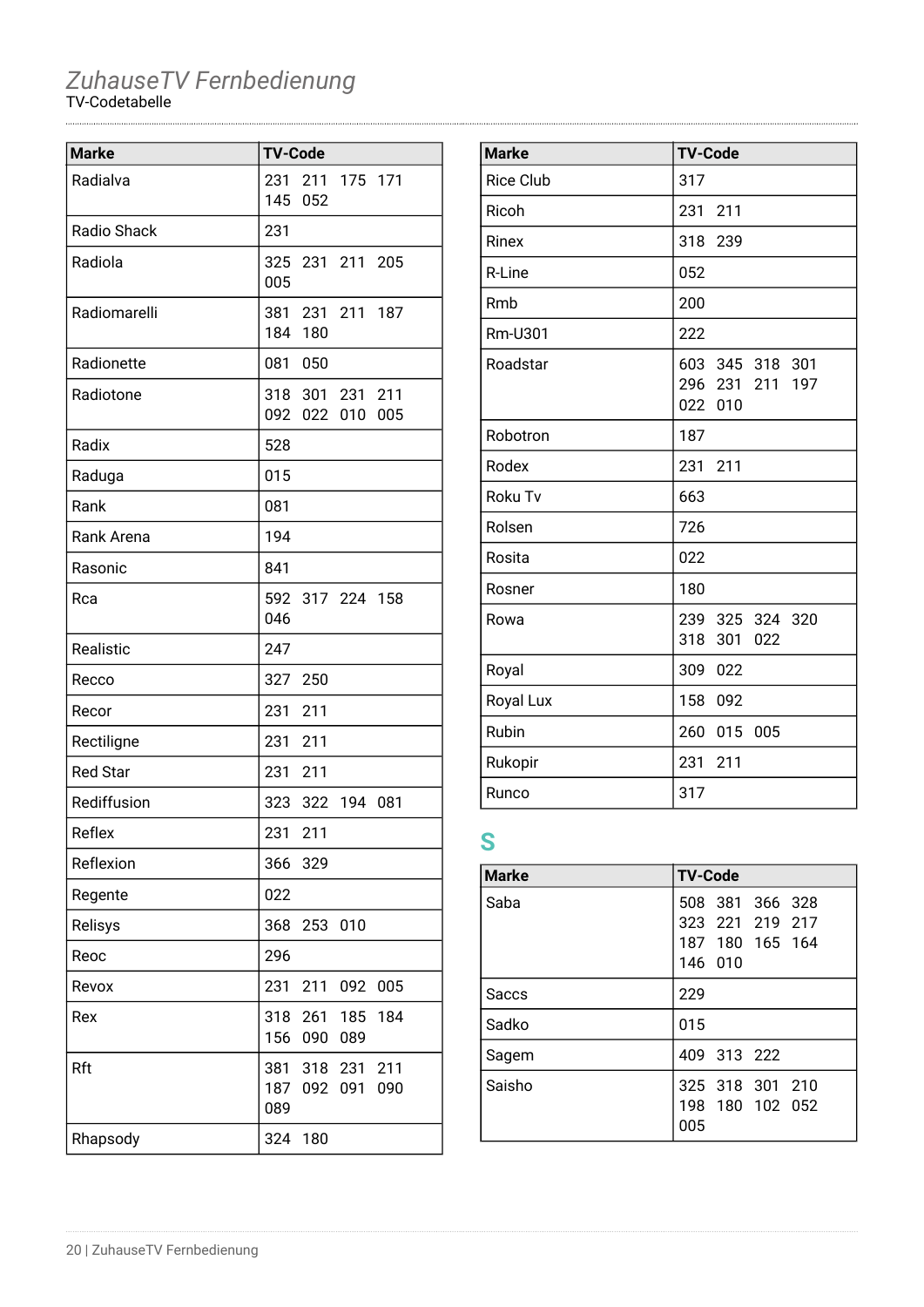### **Marke TV-Code** Saivod 295 231 211 Sakai 052 Sakio 1022 Salora 637 328 323 312 148 120 118 117 088 010 Salsa 158 Sambers 213 180 135 088 086 083 Sampo 200 Samsung 270 010 244 200 Samsux 200 Samus | 827 508 Sandra 325 324 Sanela 229 Sang 637 296 279 005 Sanky 200 Sansui 508 317 231 200 022 Santon 301 Sany 145 Sanyo 616 506 644 328 325 311 301 246 231 210 195 133 106 092 090 089 010  $Saso$  175 Save 231 211 Sbr 231 212 211 205 005 Sceptre 1595 Schaub Lorenz 417 329 328 323 319 309 296 216 179

### **Marke TV-Code** Schneider 695 673 637 325 322 296 261 209 206 205 197 184 182 168 090 072 022 016 010 328 Schontech 1328 Scotland 1052 Scott 390 346 247 200 193 030 Sedea 542 Seeview 637 SEG 717 325 318 301 296 213 200 194 184 180 086 010 Sei 231 225 222 213 211 187 079 052 Seiki 568 Sei-Sinudyne | 381 231 225 222 213 206 198 187 102 075 030 Seizo | 568 342 Selecline 1637 328 Seleco 318 261 166 156 154 147 089 055 010 Semua 200 Sencor | 666 739 Sencora | 301 022 Sentra 301 238 197 079 015 Serino | 324 046 Sharp 366 352 347 272 836 835 834 833 832 720 708 328 194 Shintom 1030 Shintoshi 231 211

*ZuhauseTV Fernbedienung*

TV-Codetabelle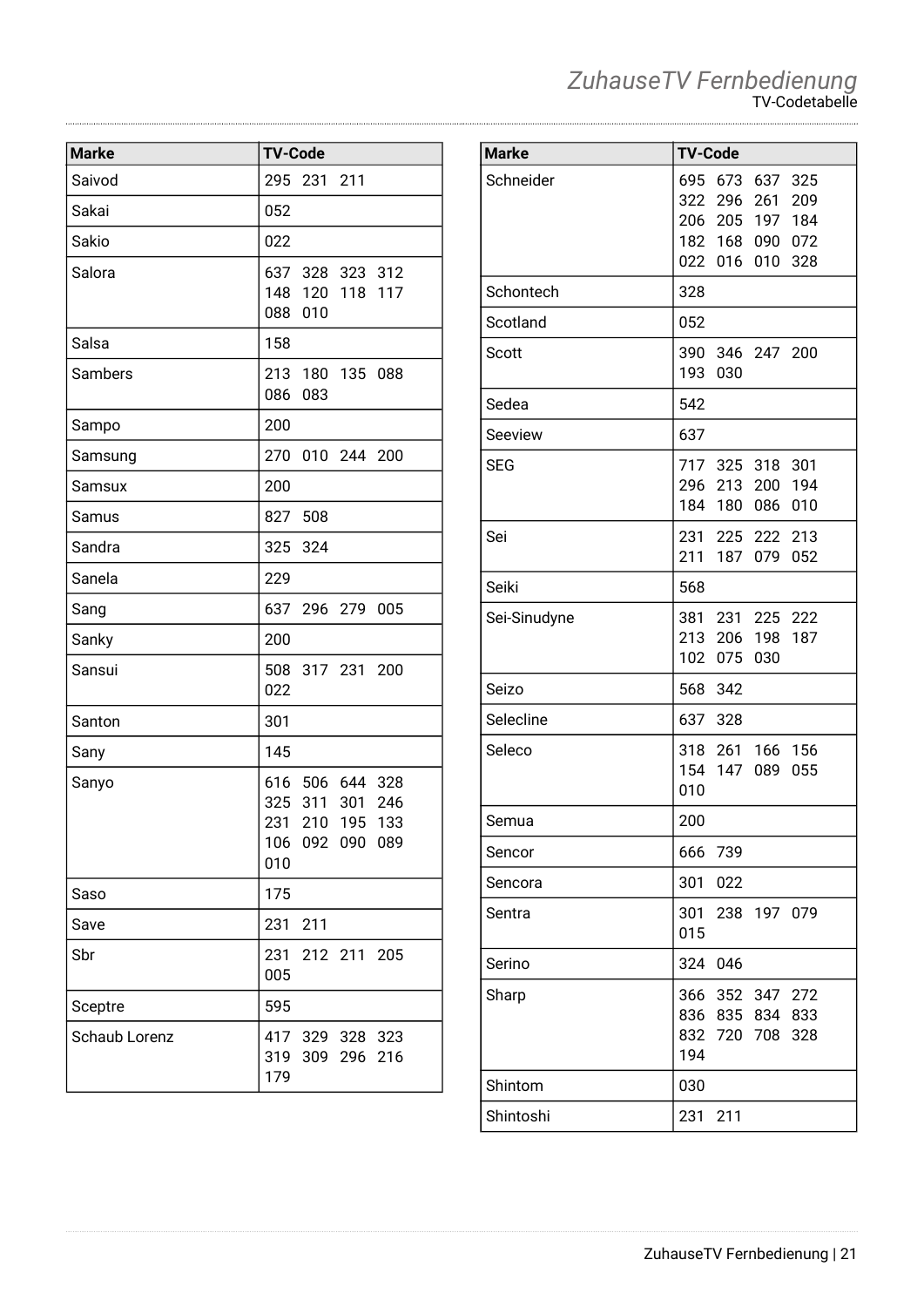| <b>Marke</b>   | <b>TV-Code</b> |                 |     |     |
|----------------|----------------|-----------------|-----|-----|
| Shivaki        | 725            | 388             | 247 | 231 |
|                | 216            | 211             | 010 | 005 |
| Shorai         | 206            |                 |     |     |
| Show           | 318            | 301             | 239 | 022 |
| Siarem         | 381            | 213             | 187 | 180 |
|                | 135            | 057             | 052 | 050 |
| <b>Sicatel</b> | 121            | 092             |     |     |
| Sice           | 094            |                 |     |     |
| Siemens        |                | 322 231 228     |     | 211 |
|                |                | 200 193 103     |     | 102 |
|                | 101            | 100             | 078 | 067 |
| Siera          |                | 320 231         | 211 | 205 |
|                | 092            | 005             |     |     |
| Sigmatek       | 405            |                 |     |     |
| Sigmax         | 317            |                 |     |     |
| Signature      | 030            |                 |     |     |
| Silva          |                | 324 322 231 211 |     |     |
|                | 022            |                 |     |     |
| Silver         |                | 322 279 231     |     | 211 |
|                | 197            | 194             | 193 | 052 |
| Silvercrest    | 328            | 209             | 010 |     |
| Simply         | 551            |                 |     |     |
| Singer         | 381            | 301             | 231 | 213 |
|                | 187            | 185             | 184 | 158 |
|                | 135            | 121             | 073 |     |
| Sinodyne       | 005            |                 |     |     |
| Sinotec        | 309            | 239             |     |     |
| Sinudyne       | 322            | 309             | 225 | 222 |
|                | 213            | 187             | 005 |     |
| Siragon        | 372            |                 |     |     |
| Sky            | 247            | 231             | 211 |     |
| Skymaster      | 870            | 869             | 413 |     |
| Skytech        | 860            | 328             |     |     |
| Skyworth       | 622            | 005             |     |     |
| Slx            | 404            | 403             |     |     |
| Smaragd        | 025            |                 |     |     |

| <b>Marke</b>      | <b>TV-Code</b>                                        |
|-------------------|-------------------------------------------------------|
| Smart             | 873 872 871                                           |
| <b>Smart Tech</b> | 637                                                   |
| Snyder            | 005                                                   |
| Soaiy             | 576                                                   |
| Sogo              | 637 329                                               |
| Sokol             | 261<br>015                                            |
| Solavox           | 323 322 231 211<br>052 050<br>015                     |
| Sonic             | 375                                                   |
| Soniko            | 231 211                                               |
| Soniq             | 378 375 374 372<br>371 370 369<br>364                 |
| Sonitron          | 325 312 108 092                                       |
| Sonneclair        | 231 211                                               |
| Sonoko            | 637 325 318<br>301<br>231 211 180<br>022<br>005       |
| Sonolor           | 323 312 225 222<br>121                                |
| Sontec            | 231 211 092<br>301<br>005                             |
| Sony              | 340 585                                               |
| Sound & Vision    | 216 213 211<br>231<br>197                             |
| Soundesign        | 390 317 247 200<br>193<br>030                         |
| Soundmaster       | 022                                                   |
| Soundwave         | 279<br>231<br>211                                     |
| Soyo              | 541                                                   |
| Spectra           | 301<br>216                                            |
| Spectrician       | 200<br>005                                            |
| Ssangyong         | 301                                                   |
| Staksonic         | 301                                                   |
| Standard          | 541<br>325 301 231<br>216<br>211<br>197<br>180<br>022 |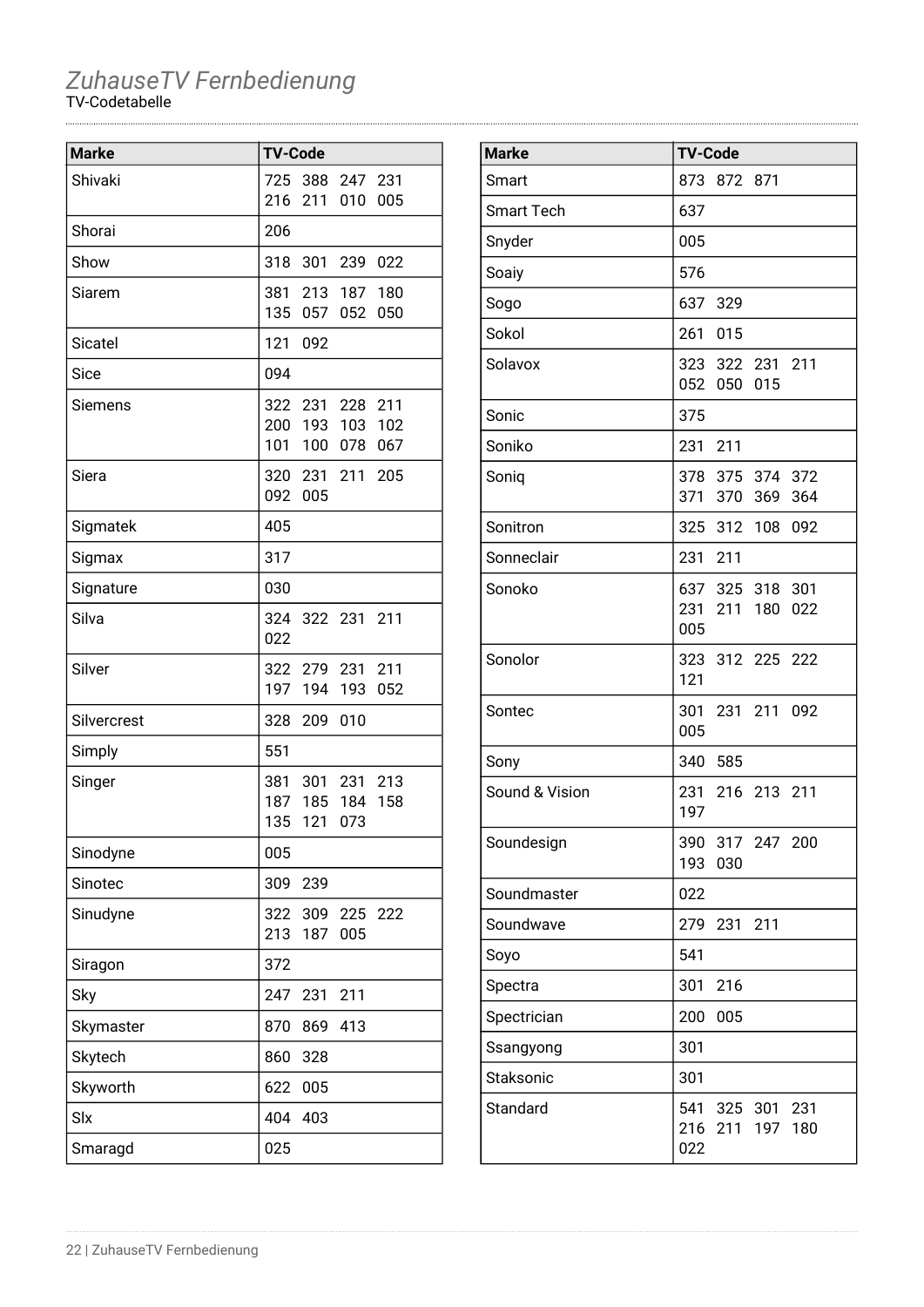| <b>Marke</b>         | <b>TV-Code</b>                               |
|----------------------|----------------------------------------------|
| Star                 | 184                                          |
| <b>Star Sat</b>      | 742                                          |
| Starlight            | 237 788                                      |
| <b>Starlite</b>      | 318 301 231 211<br>052<br>022                |
| <b>Starlux</b>       | 022                                          |
| <b>Stella</b>        | 861 482 340 231                              |
| Stern                | 318 261 156 090<br>089 075 058<br>052<br>015 |
| <b>Strato</b>        | 318 301 231<br>211                           |
| <b>Stream System</b> | 771                                          |
| Strong               | 843 622 547 402<br>295                       |
| <b>Strrview</b>      | 422                                          |
| Stylandia            | 325                                          |
| Sungoo               | 020                                          |
| <b>Sunic Line</b>    | 231<br>211                                   |
| Suniya               | 771                                          |
| Sunkai               | 231 211 206 198<br>197                       |
| Sunny                | 695<br>508                                   |
| Sunrise              | 275                                          |
| Sunstar              | 318 301 231 211<br>022                       |
| Sunstech             | 637<br>299 328                               |
| Sunwood              | 301 231 211 022<br>005                       |
| <b>Super General</b> | 256                                          |
| Superior             | 456                                          |
| Superla              | 325<br>324                                   |
| Supersonic           | 318<br>312<br>301<br>239                     |
| Supertech            | 324 301<br>231<br>211<br>034<br>022          |
| Supervision          | 318<br>239                                   |

| ZuhauseTV Fernbedienung |
|-------------------------|
| <b>TV-Codetabelle</b>   |

| <b>Marke</b> | <b>TV-Code</b>                                                       |
|--------------|----------------------------------------------------------------------|
| Supra        | 883<br>771<br>551<br>884<br>508 450 358<br>301<br>247 238 216<br>022 |
| Supremacy    | 200<br>193                                                           |
| Supreme      | 030                                                                  |
| Sure         | 184                                                                  |
| Susumu       | 158<br>145                                                           |
| Sutron       | 301<br>022                                                           |
| Sva          | 318<br>239                                                           |
| Svan         | 328                                                                  |
| Svasa        | 318<br>312 239                                                       |
| Swisstec     | 366                                                                  |
| Syc Line     | 022                                                                  |
| Sydney       | 325<br>324 180                                                       |
| Sylvania     | 193                                                                  |
| Symphonic    | 200<br>193 030                                                       |
| Sysline      | 231<br>211                                                           |
| Sytong       | 324                                                                  |

### **T**

| <b>Marke</b>      | <b>TV-Code</b>                     |
|-------------------|------------------------------------|
| Tandberg          | 322 175 171 094<br>093 075 052     |
| Tandy             | 325 197 184 180<br>052 046         |
| Tashiko           | 325 324 311 212<br>194 193 180 052 |
| Tatung            | 560 558 325 319<br>231 210 180     |
| Tcl               | 547 818 663 549<br>548 327 257     |
| Tcm               | 666 296                            |
| Td                | 328                                |
| <b>Td Systems</b> | 328 637                            |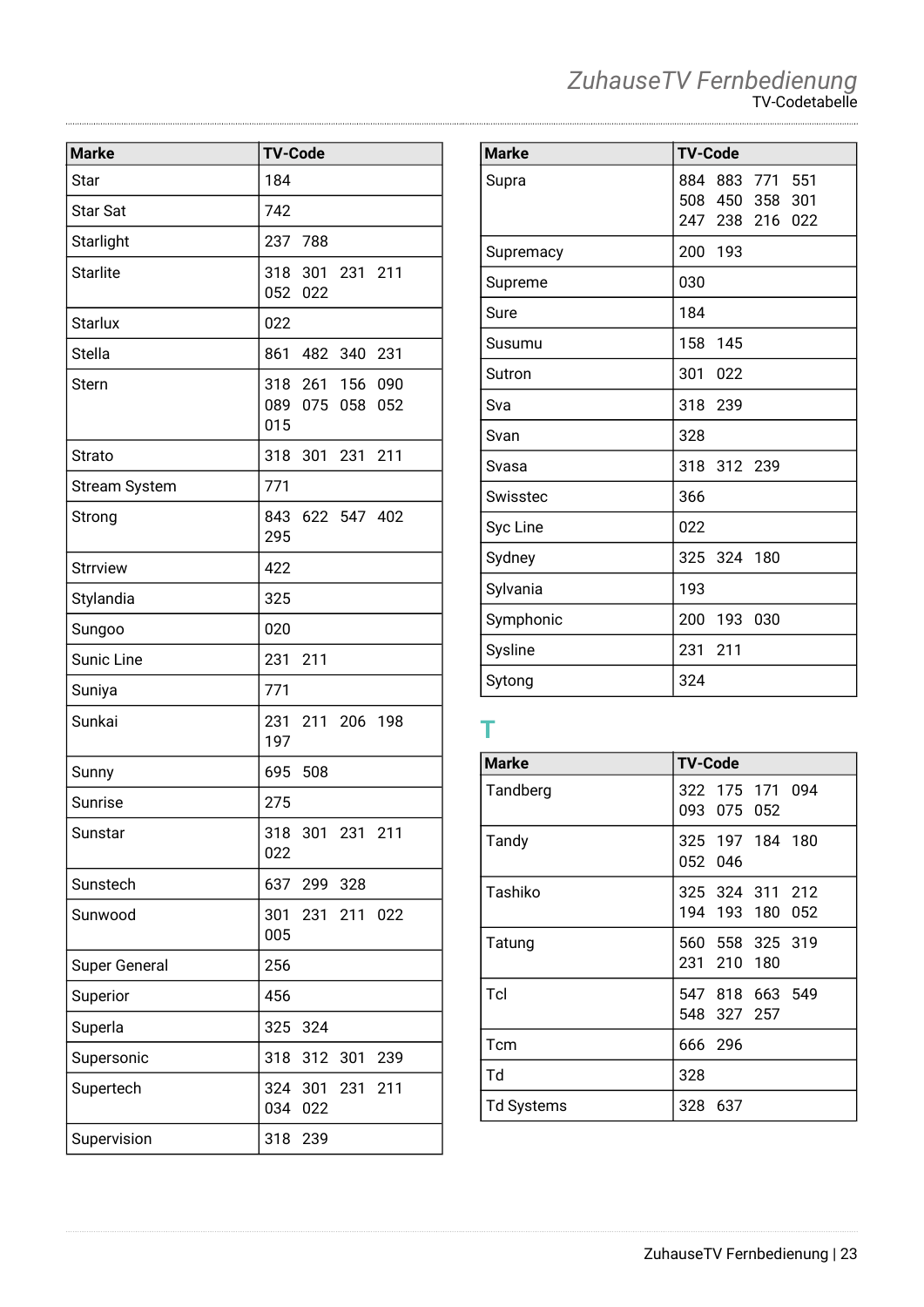| <b>Marke</b>       | <b>TV-Code</b> |            |                                           |            |
|--------------------|----------------|------------|-------------------------------------------|------------|
| Teac               | 325<br>211     | 079        | 318 311<br>296 247 239                    | 301<br>231 |
| Teak               | 022            |            |                                           |            |
| Tec                | 180            |            | 325 322 301 261<br>231 219 216<br>158 138 | 184        |
| Techline           | 010            |            | 328 295 231 211                           |            |
| Technical          | 209            | 010        |                                           |            |
| <b>Technics</b>    | 188            | 027        | 005                                       |            |
| Technika           | 590<br>348     | 328        | 366 536 454<br>161                        | 010        |
| Techniland         | 005            |            |                                           |            |
| Technisat          | 133            | 052        | 701 231 211 143                           |            |
| Technisson         | 296            |            |                                           |            |
| Technol            | 022            |            |                                           |            |
| <b>Technol Ace</b> | 324            | 318        | 239                                       |            |
| Technosonic        | 603            |            |                                           |            |
| Techwood           | 010            |            | 328 317 295                               | 030        |
| Tecnimagen         | 296            |            |                                           |            |
| Tecnison           | 022            | 010        |                                           |            |
| Teco               | 746            |            |                                           |            |
| <b>Tedelex</b>     | 309<br>211     | 301<br>022 | 541 325 320 312<br>239                    | 231        |
| Teiron             | 301            |            |                                           |            |
| Tek                | 301            | 239        |                                           |            |
| <b>Teknant</b>     | 022            | 005        |                                           |            |
| Teknika            | 317            | 200        | 030                                       |            |
| Tekon              | 317            | 022        |                                           |            |
| Tele System        | 862            | 456        | 328                                       | 061        |
| Teleavia           | 221<br>171     | 217<br>165 | 196<br>164                                | 178        |

| <b>Marke</b>       | <b>TV-Code</b>                                                                            |
|--------------------|-------------------------------------------------------------------------------------------|
| Telecor            | 325<br>231<br>211 052                                                                     |
| Telefac            | 022                                                                                       |
| Telefunken         | 328<br>419<br>551<br>771<br>520<br>603<br>320<br>239<br>219<br>170<br>030<br>158          |
| Telefusion         | 231<br>211                                                                                |
| Telegazi           | 318<br>231<br>211<br>052                                                                  |
| Teleka             | 328                                                                                       |
| <b>Telemeister</b> | 231<br>211                                                                                |
| Teleopta           | 022                                                                                       |
| <b>Telerent</b>    | 005                                                                                       |
| Telesonic          | 231<br>211                                                                                |
| Telestar           | 301<br>231<br>211<br>022                                                                  |
| Teletech           | 301<br>231<br>211<br>408<br>184<br>022<br>010<br>328                                      |
| Teleton            | 325 261 194<br>180<br>156<br>015<br>079<br>052                                            |
| Televideon         | 324<br>052                                                                                |
| <b>Teleview</b>    | 231<br>211                                                                                |
| <b>Televiso</b>    | 121                                                                                       |
| Telexa             | 213                                                                                       |
| Teliva             | 175                                                                                       |
| Tempest            | 318<br>301<br>231<br>211<br>022                                                           |
| Tennessee          | 231<br>211                                                                                |
| Tensai             | 279<br>246<br>325<br>301<br>216 206 197<br>180<br>129<br>108<br>052<br>010                |
| Tenson             | 301                                                                                       |
| Tesla              | 719<br>673 672 671<br>622 397<br>296<br>279<br>235<br>231<br>222<br>211<br>209<br>010 005 |
| Tevion             | 296<br>231 211<br>010<br>005                                                              |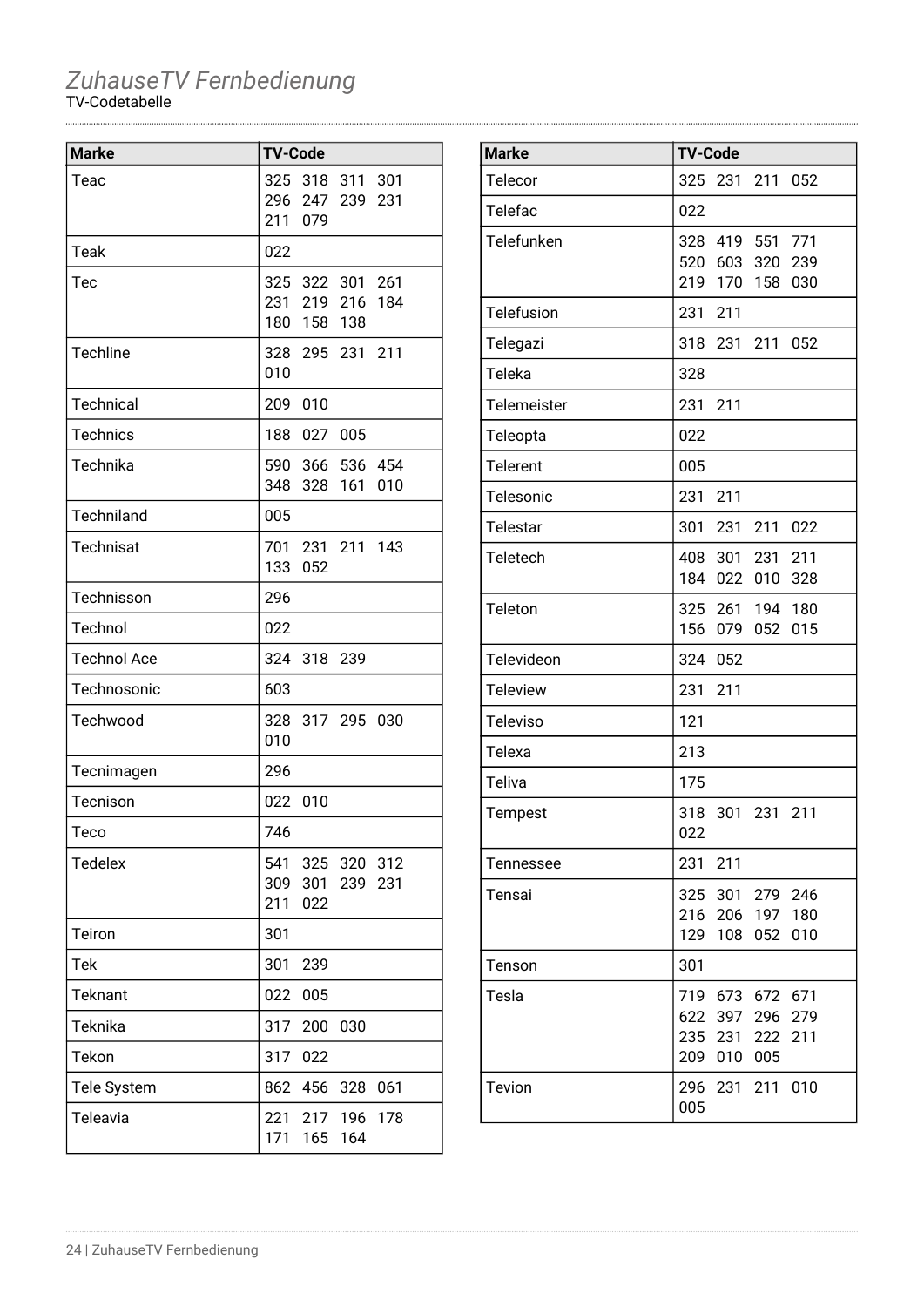| ZuhauseTV Fernbedienung |
|-------------------------|
| <b>TV-Codetabelle</b>   |

| <b>Marke</b>            | <b>TV-Code</b>                                                                                                                            |
|-------------------------|-------------------------------------------------------------------------------------------------------------------------------------------|
| <b>Texet</b>            | 324 301 216<br>325<br>180                                                                                                                 |
| Thomas                  | 317 200 175<br>030<br>005<br>022                                                                                                          |
| Thomson                 | 547 831 830<br>707<br>549 548 519<br>491<br>324 255 219<br>217<br>176<br>031                                                              |
| Thorn                   | 322 263<br>246<br>716<br>238 231 229<br>225<br>222 216 205<br>202<br>195 182 158<br>133<br>125 109 108<br>106<br>101<br>083<br>030<br>004 |
| Thorn-Ferguson          | 716<br>322<br>202<br>229<br>182<br>005<br>158<br>125                                                                                      |
| Tmk                     | 317<br>247                                                                                                                                |
| Tobo                    | 022                                                                                                                                       |
| Tokai                   | 301<br>231<br>325<br>216<br>211<br>005<br>052                                                                                             |
| Tokyo                   | 324<br>317<br>275                                                                                                                         |
| Tongtel                 | 320                                                                                                                                       |
| <b>Top Show</b>         | 318<br>301<br>239                                                                                                                         |
| Topline                 | 010                                                                                                                                       |
| Toshiba                 | 599 612<br>680<br>002<br>328<br>240<br>010<br>001<br>313<br>296<br>239                                                                    |
| Tosonic                 | 317<br>200                                                                                                                                |
| Tosumi                  | 105<br>837                                                                                                                                |
| Totevision              | 200                                                                                                                                       |
| Towada                  | 325 213 079<br>050                                                                                                                        |
| Toyoda                  | 318<br>301                                                                                                                                |
| Trakton                 | 325 318 301                                                                                                                               |
| <b>Trans Continents</b> | 325<br>231<br>211                                                                                                                         |
| Transonic               | 320<br>318<br>301<br>239<br>231<br>211                                                                                                    |
| <b>Transtec</b>         | 324                                                                                                                                       |

| <b>TV-Code</b>  |
|-----------------|
| 197 022         |
| 637 022         |
| 301 231 211 005 |
| 651 430         |
| 325 180         |
| 005             |
| 318 197         |
| 231 211 102     |
| 022             |
| 010             |
| 637             |
| 231             |
|                 |

### **U**

| <b>Marke</b> | <b>TV-Code</b>                                                                                                         |
|--------------|------------------------------------------------------------------------------------------------------------------------|
| Uher         | 261 231 216 211<br>156<br>092 035<br>034<br>005                                                                        |
| Ultravox     | 381 324 231 216<br>213 187 185 184<br>180<br>057                                                                       |
| Uma          | 175 145 081 050<br>005                                                                                                 |
| Unic Line    | 231 211 079                                                                                                            |
| Uniden       | 592 547 328 027<br>010                                                                                                 |
| Unimade      | 413                                                                                                                    |
| Unimor       | 005                                                                                                                    |
| United       | 328 320 296 279<br>231<br>211<br>207                                                                                   |
| Universal    | 296                                                                                                                    |
| Universum    | 526 325 322 318<br>313 311<br>301<br>246<br>225 222 221 210<br>194 184 171 156<br>134 112 108 101<br>092<br>010<br>328 |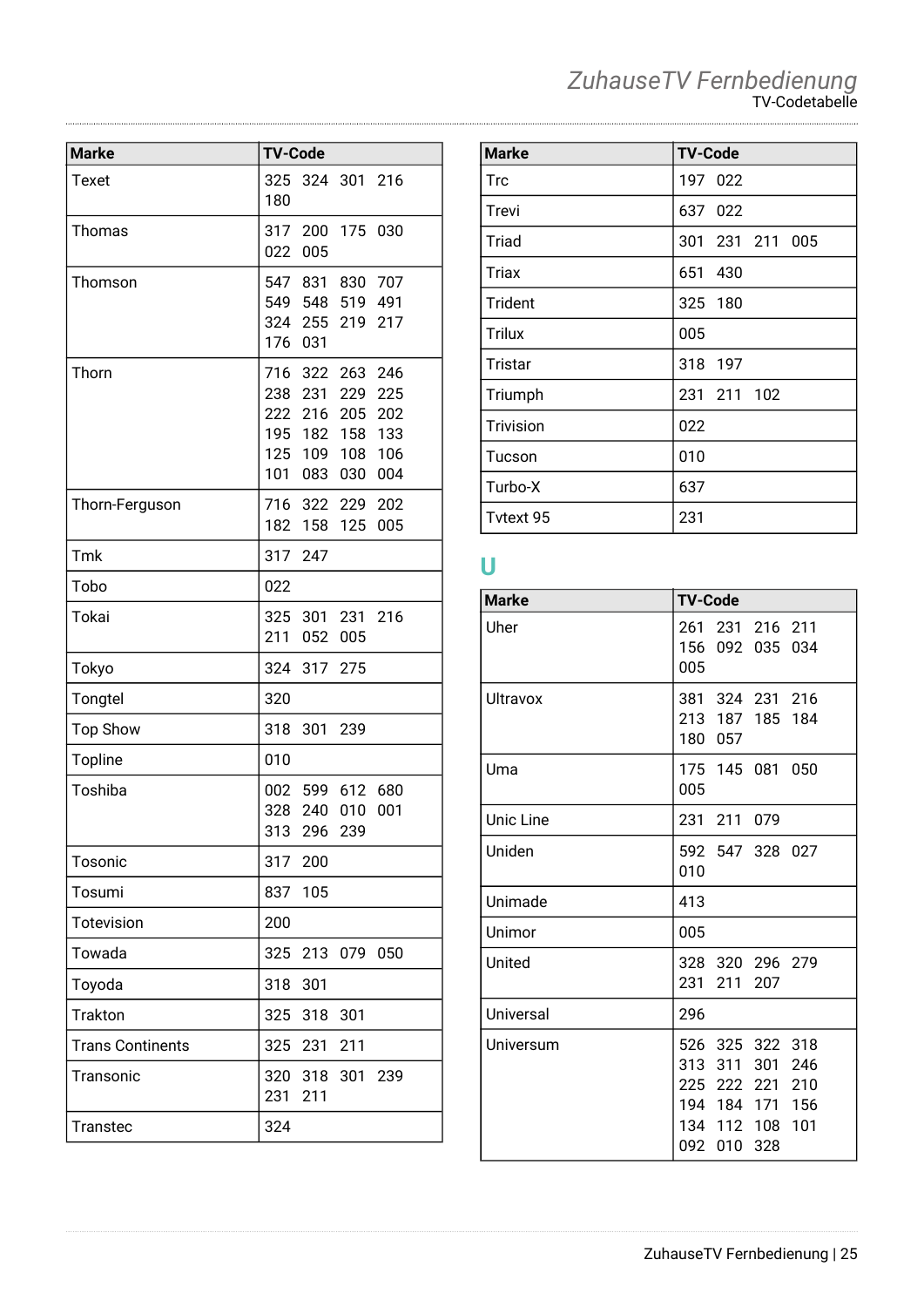| Marke         | <b>TV-Code</b>             |
|---------------|----------------------------|
| Univox        | 231 229 211 187<br>052 050 |
| Upc           | 747                        |
| Upstar        | 613 596                    |
| <b>Uranya</b> | 022                        |
| Utax          | 052                        |

#### **V**

| <b>Marke</b>           | <b>TV-Code</b>                  |
|------------------------|---------------------------------|
| V7 Videoseven          | 247                             |
| Vanguard               | 022<br>328                      |
| Vd Tech                | 329                             |
| Vdigi                  | 592                             |
| Veco                   | 022                             |
| <b>Vector Research</b> | 889                             |
| Vega                   | 722                             |
| Venturer               | 169                             |
| Veon                   | 639<br>637<br>636               |
| Vestel                 | 583<br>328 045<br>010           |
| Vexa                   | 301<br>231<br>211<br>022<br>005 |
| Victor                 | 310                             |
| Video System           | 231<br>211<br>005               |
| Videocon               | 570                             |
| Videologic             | 324                             |
| Videologique           | 325<br>324<br>197<br>180        |
| Videosat               | 184                             |
| Videotechnic           | 325<br>324 216                  |
| Videoton               | 178<br>174 074 010              |
| Vidikron               | 213                             |
| Vidion                 | 022                             |
| Vidtech                | 247<br>194                      |
| Viewpia                | 456 220                         |

| <b>Marke</b> | <b>TV-Code</b>                                   |
|--------------|--------------------------------------------------|
| Viewsonic    | 553                                              |
| Vinchi       | 637                                              |
| Visiola      | 324                                              |
| Vision       | 625 551 325 318<br>211<br>231<br>022             |
| Visivo       | 845                                              |
| Vistar       | 322                                              |
| Vistron      | 563                                              |
| Vityaz       | 015 014                                          |
| Vivax        | 695 675 666 637<br>603 551 541<br>370<br>327 211 |
| Vivid        | 666                                              |
| Vizio        | 341<br>829                                       |
| Vodafone     | 259                                              |
| Vortec       | 231 211 005                                      |
| Vortex       | 637 551 249                                      |
| Vox          | 328                                              |
| Voxson       | 381 247 231 211<br>187 052 050<br>015<br>005     |
| Vu           | 624 329 017                                      |

### **W**

| <b>Marke</b> | <b>TV-Code</b>                            |
|--------------|-------------------------------------------|
| Walker       | 328 010                                   |
| Walkie       | 261                                       |
| Waltham      | 325 231 180 178<br>171 145 082 074<br>328 |
| Walton       | 014                                       |
| Wansa        | 551                                       |
| Watson       | 301 231 211 197<br>052 022 010 005<br>328 |